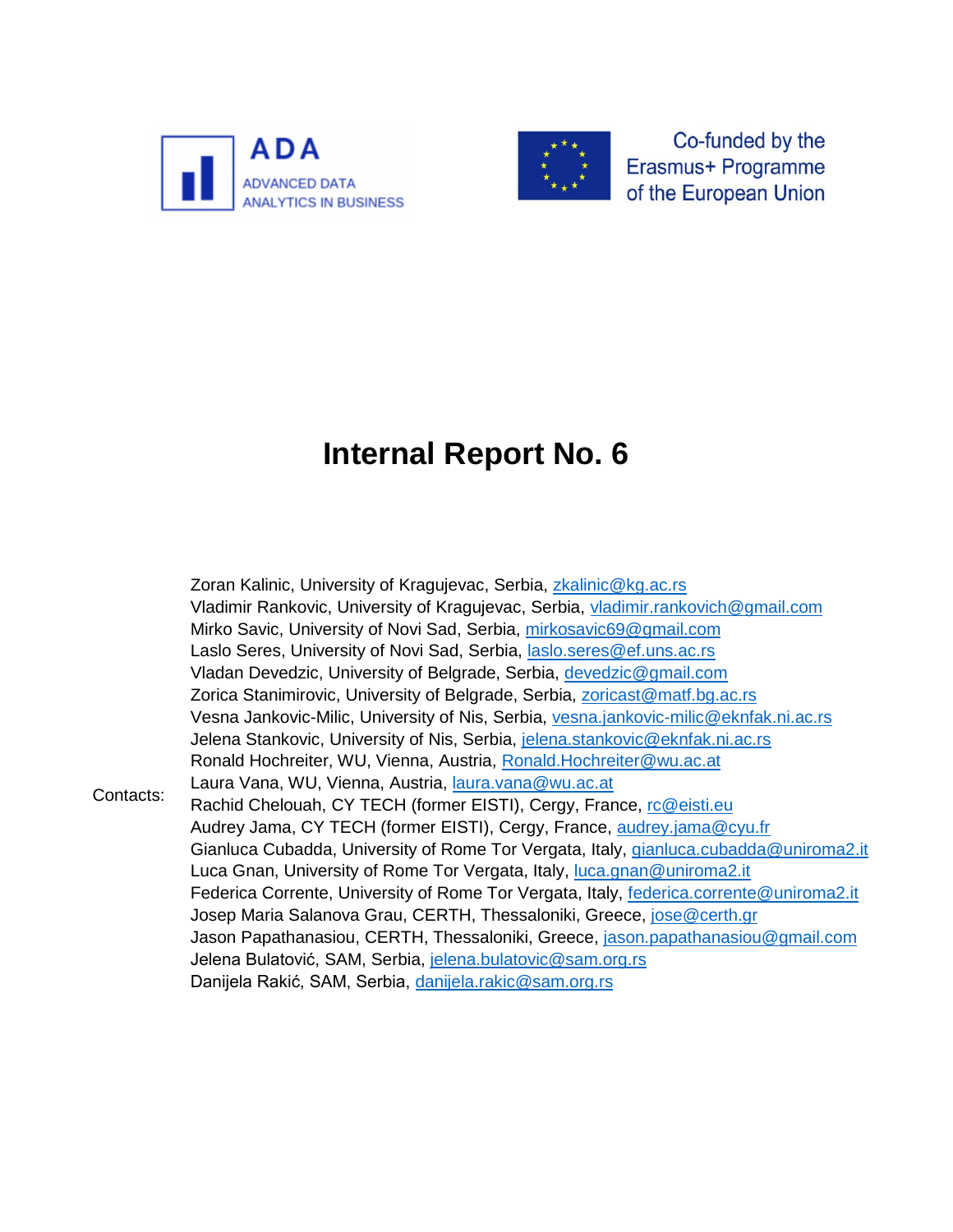| Project acronym:    | ADA                                   |  |
|---------------------|---------------------------------------|--|
| Project full title: | Advanced Data Analytics in Business   |  |
| Project No:         | 598829-EPP-1-2018-1-RS-EPPKA2-CBHE-JP |  |
| Funding scheme:     | ERASMUS+                              |  |
| Project start date: | November 15, 2018                     |  |
| Project duration:   | 36 months                             |  |

| Abstract | This report is joint Internal Report No. 6, i.e. the report of internal<br>quality control and monitoring of the ADA project, for the period from<br>15 May 2021 until 15 August 2021 and it is a result of the activity 5.3<br>Internal Project Control and Monitoring. It consists of the internal |
|----------|------------------------------------------------------------------------------------------------------------------------------------------------------------------------------------------------------------------------------------------------------------------------------------------------------|
|          | quality reports of each project partner as well as a summary of all<br>activities during reporting period.                                                                                                                                                                                           |

| Title of document:          | Internal Report No. 6                       |  |
|-----------------------------|---------------------------------------------|--|
| Work package:               | WP5: Quality Control and Monitoring         |  |
| Activity:                   | 5.3 Internal Project Control and Monitoring |  |
| Last version date:          | 15/08/2021                                  |  |
| File name:                  | Internal Report No. 6.pdf                   |  |
| Number of pages:            | 24                                          |  |
| <b>Dissemination level:</b> | Consortium                                  |  |

### VERSIONING AND CONTRIBUTION HISTORY

| Version | Date       | <b>Revision description</b> | Partner responsible |  |  |
|---------|------------|-----------------------------|---------------------|--|--|
| 1.0     | 15/08/2021 | Creation of document        | UNIKG               |  |  |

### DISCLAIMER

The European Commission support for the production of this publication does not constitute an endorsement of the contents which reflects the views only of the authors, and the Commission cannot be held responsible for any use which may be made of the information contained therein.

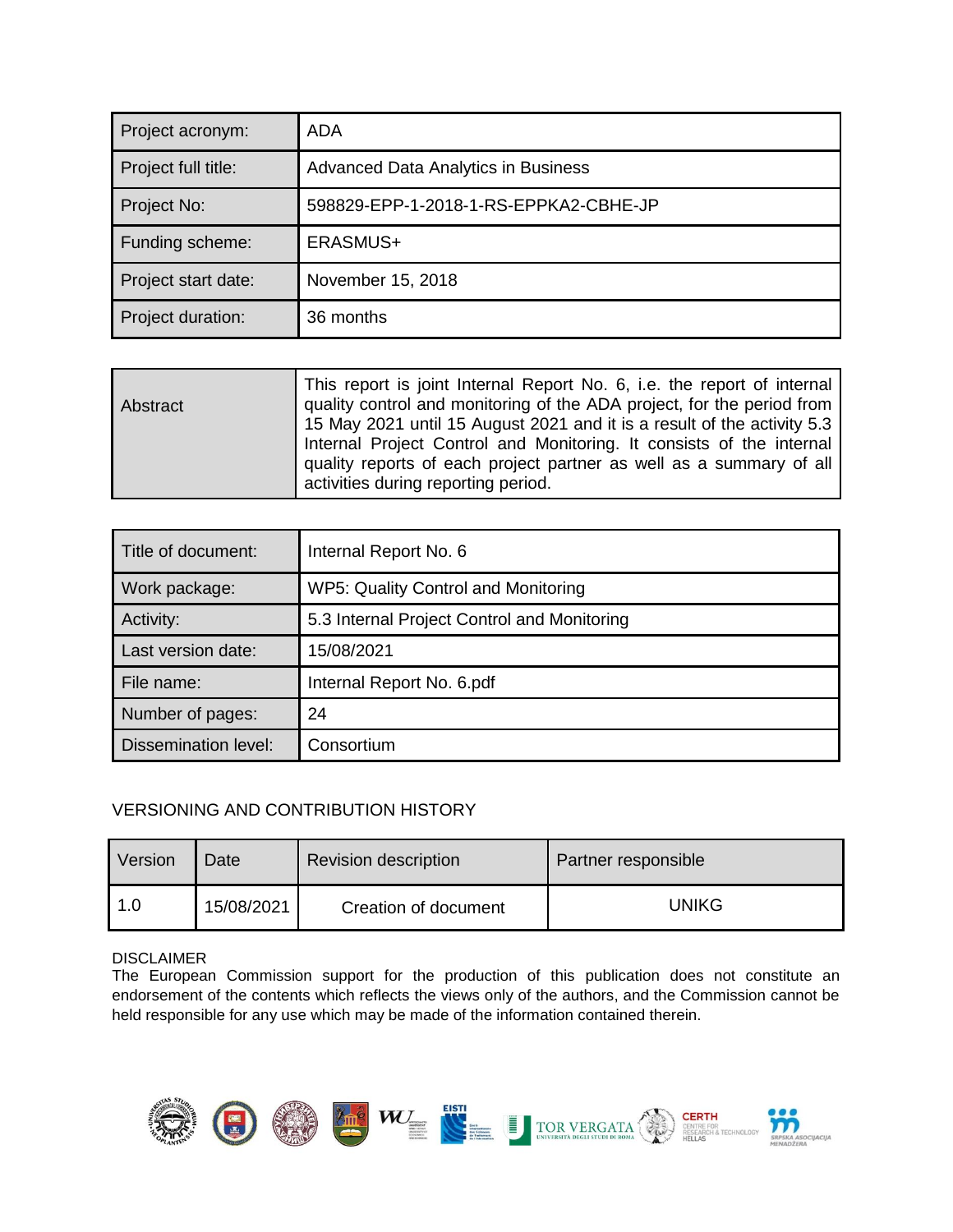### **Contents**

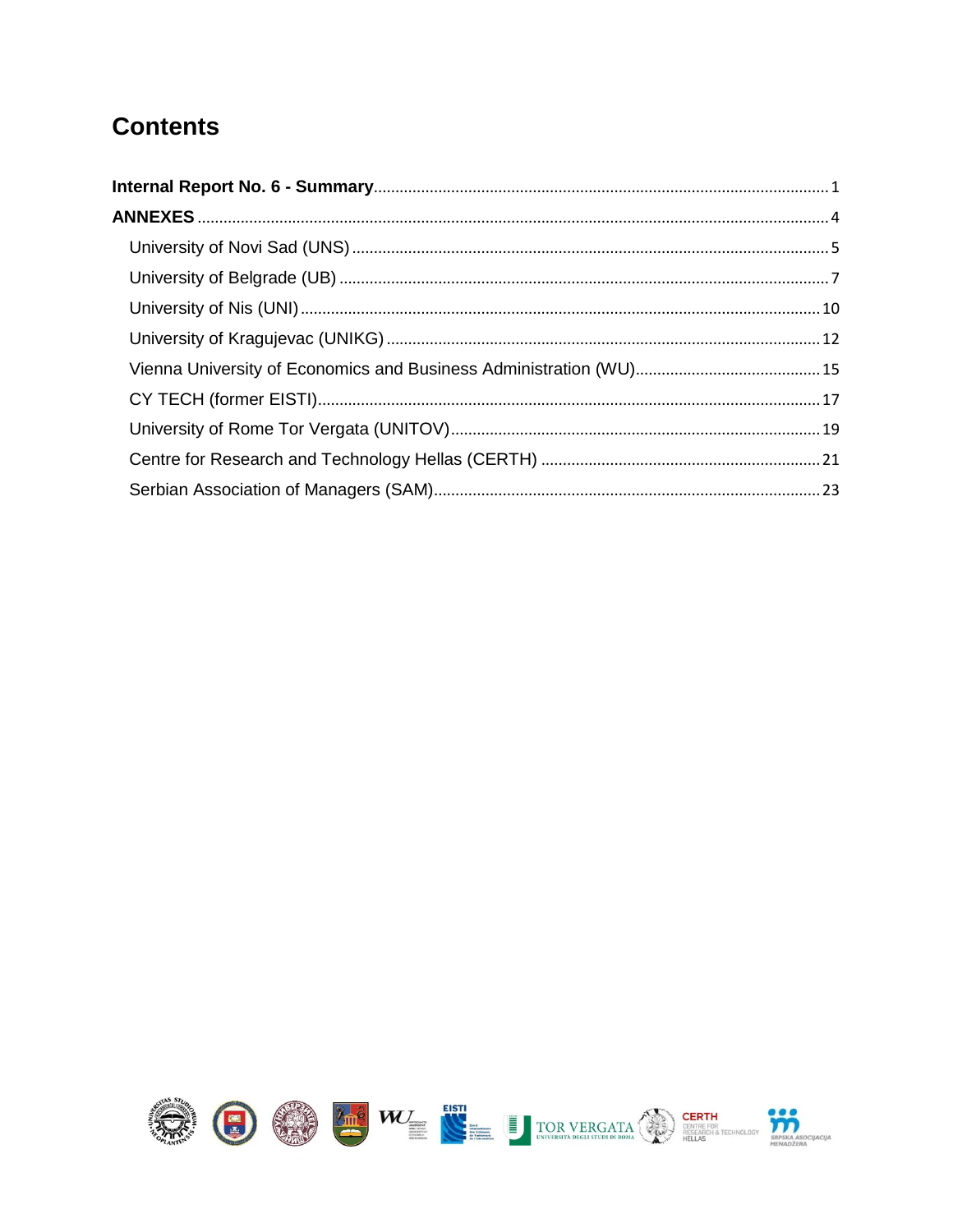### **Internal Report No. 6 - Summary**

<span id="page-3-0"></span>Internal Report No. 6 is a regular periodical report of quality control and monitoring of the ADA project. It is scheduled by WorkPlan in the Project Application and covers period from 15 May 2021 to 15 August 2021. The Report is an output of the project activity 5.3 Internal Project Control and Monitoring. Each ADA project partner prepared its own internal report, with more details about the activities, experienced problems and measures taken by each partner and all these reports are presented in the Annexes section.

This reporting period was also heavily influenced be COVID-19 pandemic, particularly, planned travels and study visits. One of the key outcomes of the ADA project is the accreditation of new master study programs in advanced data analytics at three Serbian HEI partners. The great news and success was that both, UNS and UB, received official information that accreditation process of their study programs was successfully finished during reporting period. Both universities plan to enroll first generation of the students at these newly accredited master study programs in October 2022. UNI is still working on accreditation documentation and its adoption on University bodies, and it is to be expected that during following period it will complete the documentation and submit it to the officials for accreditation. Forth Serbian HEI partner, UNIKG, already accredited new study program (which includes new courses developed under ADA project), and enrolled first students to these courses in October 2020 (second generation will be enrolled in October 2021).

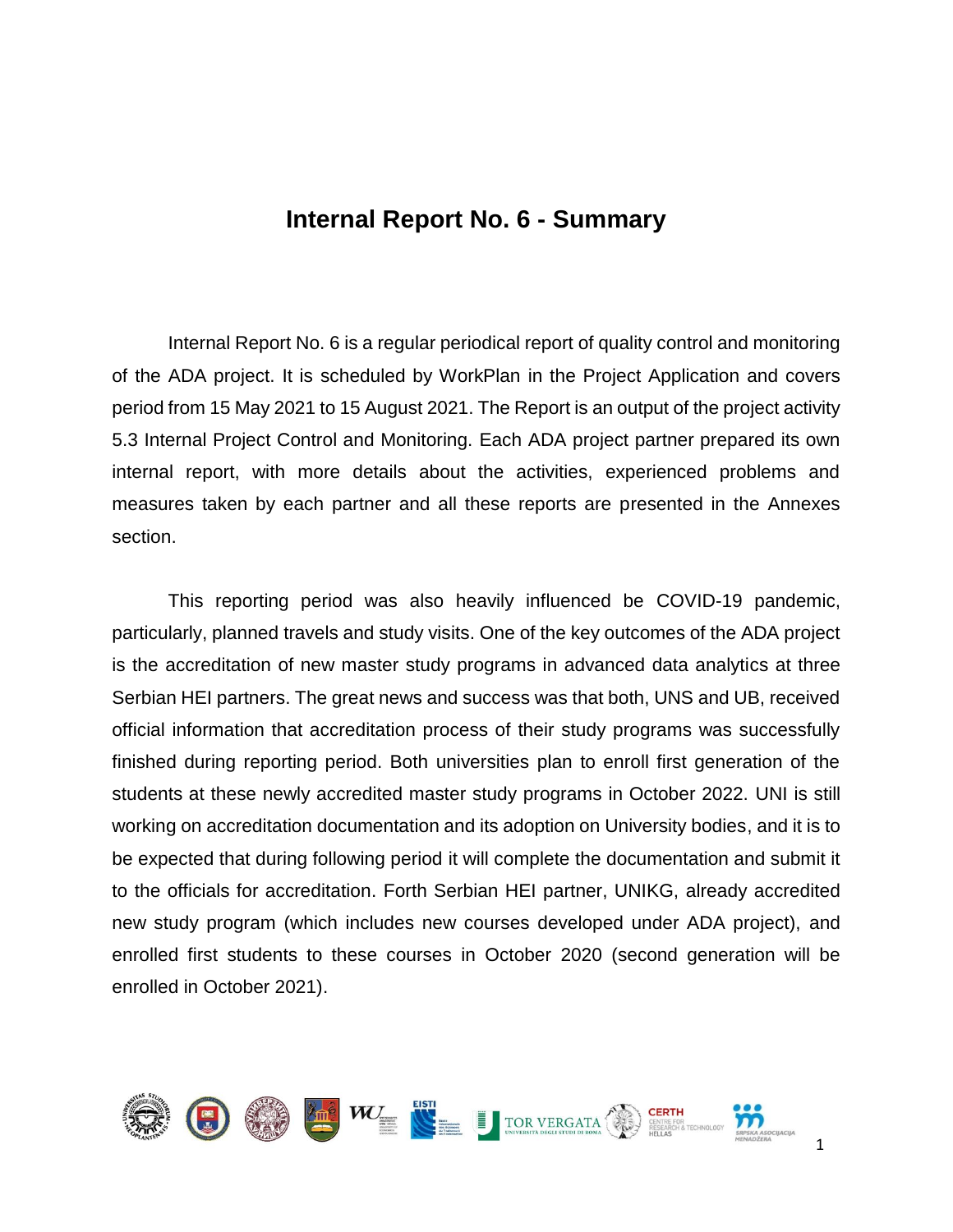One of the main activities in the reporting period was the preparation and implementation of the first round of LLL courses. Just to remind, due to pandemic, it was previously decided that first round of LLL courses should be organized on-line, in June 2021. UNIKG was the coordinator of all activities related to LLL courses, and therefore, UNIKG team coordinated the preparation of the final list of eight LLL courses to be offered, communication with lecturers and worked, together with SAM, on promotion of the courses among professionals employed in companies in Serbia. The following table presents the list of the courses offered and taught in the first round of LLL courses within ADA project:

| <b>Project partner</b>                                           | Title of the course                                                           | Level of the<br>course | <b>Comment</b>                                      |
|------------------------------------------------------------------|-------------------------------------------------------------------------------|------------------------|-----------------------------------------------------|
| University of Novi<br>Sad                                        | <b>Machine Learning</b>                                                       | Introductory           | Aleksandar Kupusinac,<br><b>Associate Professor</b> |
| Introduction to<br><b>Statistical Inference</b><br>University of |                                                                               | Intermediate           | Bojana Milošević,<br><b>Assistant Professor</b>     |
| Belgrade                                                         | <b>Big Data Analytics</b>                                                     | Intermediate           | Aleksandar Veljković,<br><b>Teaching Assistant</b>  |
| University of Niš                                                | Python programming<br>in Business                                             | Introductory           | Marko Petković,<br><b>Full Professor</b>            |
| University of<br>Kragujevac                                      | Advanced financial<br>risk modeling                                           | Intermediate           | Mikica Drenovak,<br><b>Associate Professor</b>      |
| Vienna University of<br>Economics and<br><b>Business</b>         | <b>Managerial Artificial</b><br>Intelligence - The Art<br>of Modeling Success | Introductory           | Ronald Hochreiter,<br><b>Associate Professor</b>    |
| University of Rome<br><b>Tor Vergata</b>                         | Designing<br>Communication of<br><b>Results</b>                               | Introductory           | Prof. Luca Gnan,<br><b>Full Professor</b>           |
| <b>Center for Research</b><br>and Technology<br><b>Hellas</b>    | <b>Multiple Criteria</b><br><b>Decision Making</b>                            | Introductory           | Jason Papathanasiou,<br><b>Associate Professor</b>  |

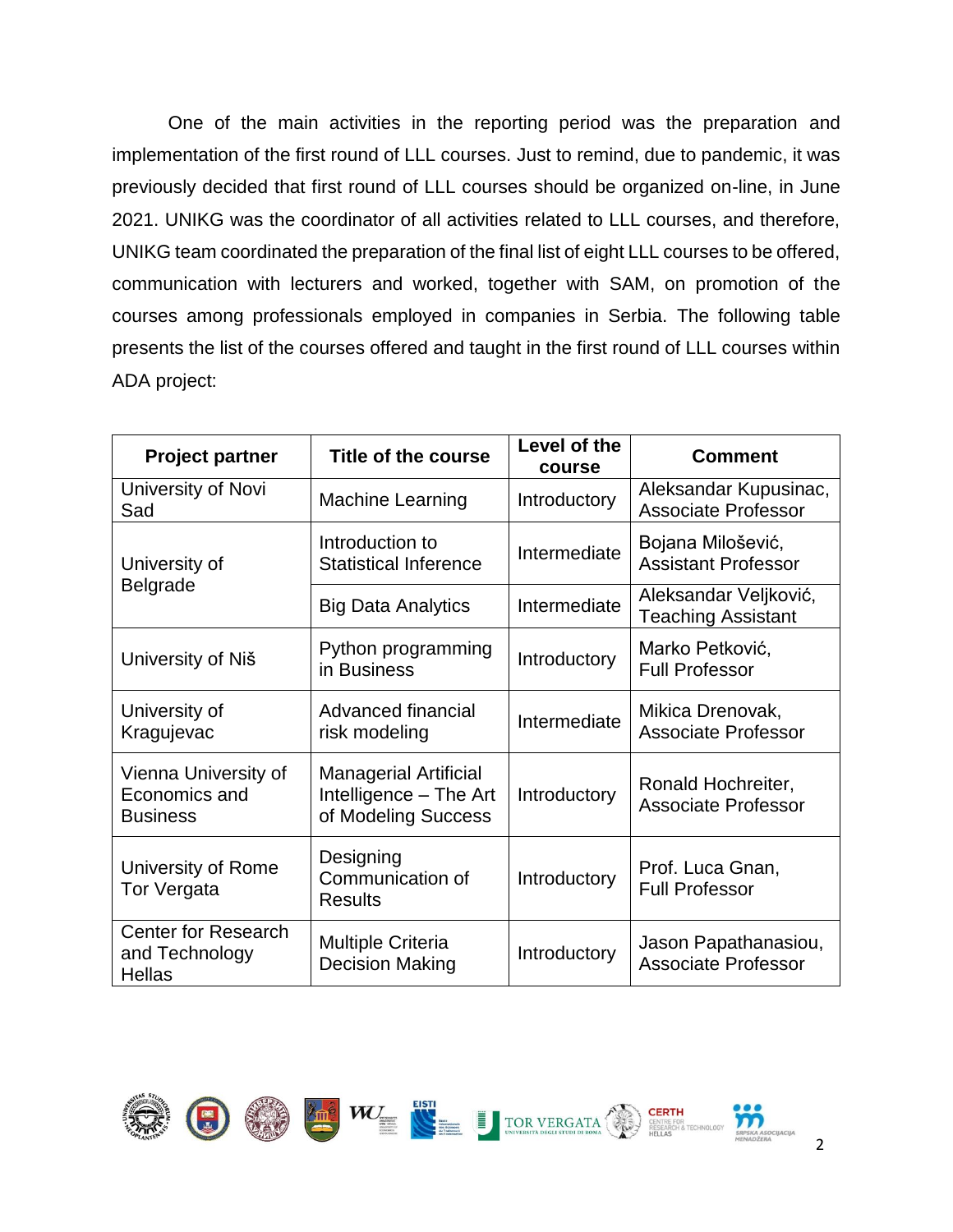In the implementation phase, UNIKG also collected all applications for the courses, distributed them to professors, coordinated all communication and problem resolving and finally organized online survey of participant satisfaction with LLL courses. The LLL courses were taught in period June 2-18, 2021, and the satisfaction survey was organized afterwards, in the second half of June. More details on the first round of LLL courses and the results of satisfaction survey can be found in the special report at the project website.

As already stated, all planned travels and study visits are still postponed, due to on-going COVID-19 pandemic, and ADA project team members continued to communicate and work online. The selected professors at all ADA project partners worked on preparation of teaching materials for the study programs and courses developed under ADA project, including LLL courses for professionals.

In the next reporting period, there are several project activities planned: first Steering Committee meeting is planned for September 2021. UNI will continue its work on the accreditation of master study program. Professors from UNS and UB will work on preparation of teaching materials for the courses within accredited master study programs. In the epidemiological situation would be improved, several study visits to EU partners would be organized. Finally, ADA project team will work on the preparation of second round of LLL courses, planned for the first half of 2022.

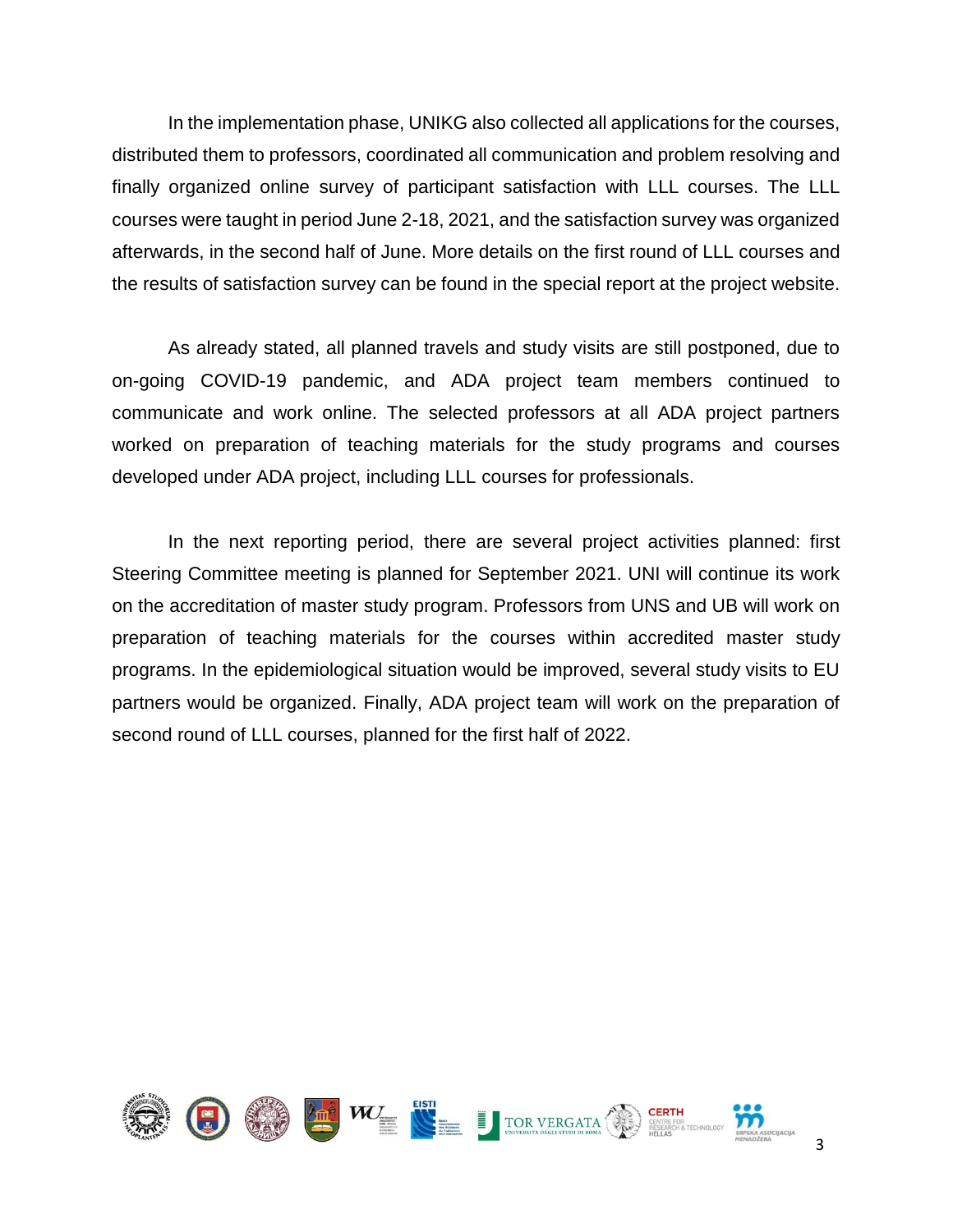### **ANNEXES**

### **Internal report No. 6**

- <span id="page-6-0"></span>- University of Novi Sad, Serbia
- University of Belgrade, Serbia
- University of Niš, Serbia
- University of Kragujevac, Serbia
- Vienna University of Economics and Business, Austria
- Graduate School in Computer Science and Mathematics Engineering, Cergy, France
- University of Rome Tor Vergata, Italy
- Centre for Research and Technology Hellas, Greece
- Serbian Association of Managers, Serbia

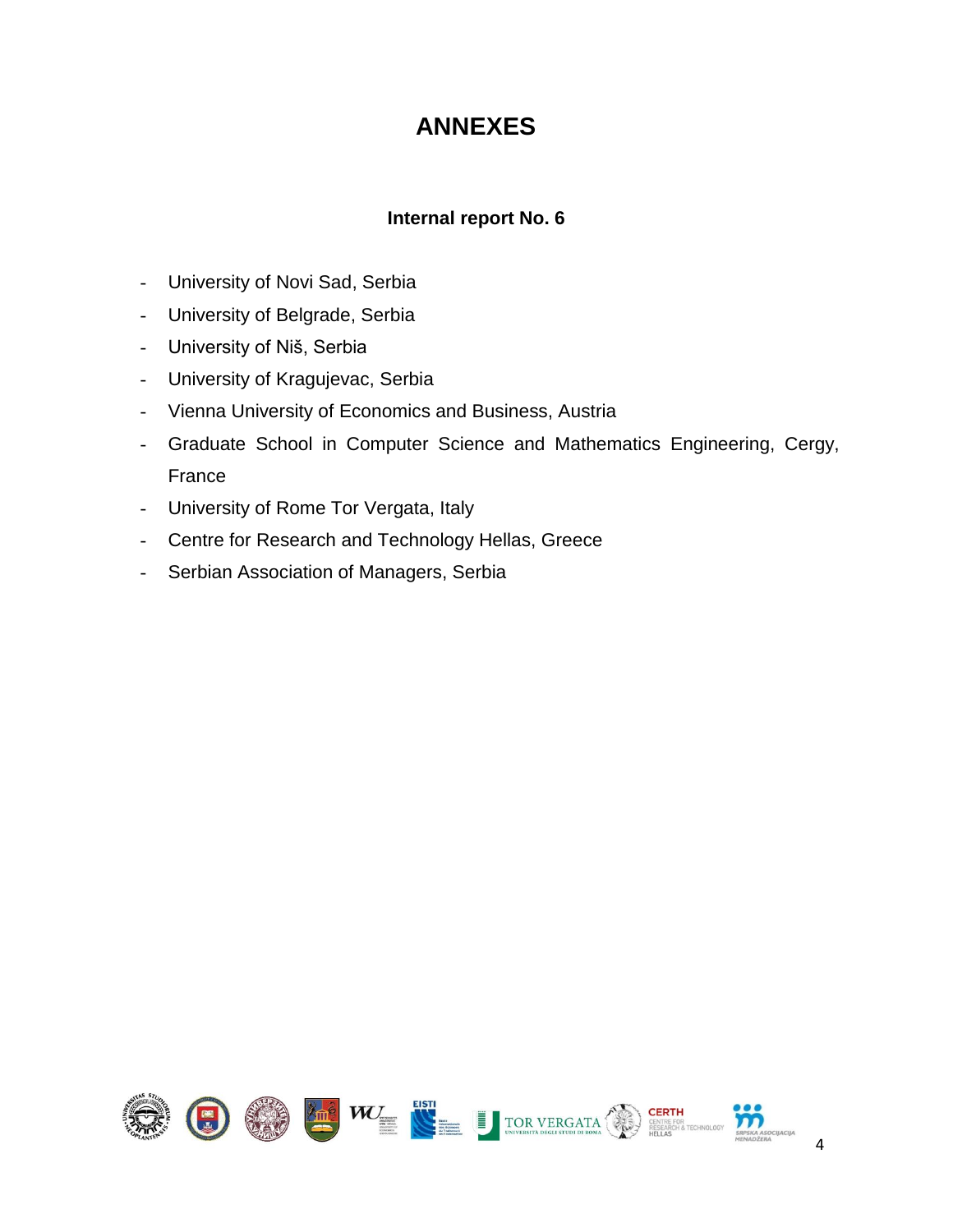



<span id="page-7-0"></span>

| Project partner                                                                                                                                                                                                                                                                                                                         | University of Novi Sad (UNS)                                                                                                                                                   |
|-----------------------------------------------------------------------------------------------------------------------------------------------------------------------------------------------------------------------------------------------------------------------------------------------------------------------------------------|--------------------------------------------------------------------------------------------------------------------------------------------------------------------------------|
| Reporting period                                                                                                                                                                                                                                                                                                                        | 15.05.2021 - 15.08.2021                                                                                                                                                        |
| Description of all activities<br>realised by project partner<br>during reporting period<br>and achieved results:                                                                                                                                                                                                                        | The study program Advanced Data Analytics in<br>Business is accredited at UNS.<br>Several teachers from UNS participated in the<br>organization of first round of LLL courses. |
| Have you experienced<br>any problems or<br>deviations from the plan<br>and schedule (and<br>which)?<br>(explanations for tasks not<br>fully implemented, critical<br>objectives not fully<br>achieved and/or not being<br>on schedule. Explanation<br>of the impact on other<br>tasks, available resources<br>and the overall planning) | All other activities are going according to a plan.                                                                                                                            |
| Measures undertaken to<br>overcome problems and<br>shortcomings:                                                                                                                                                                                                                                                                        |                                                                                                                                                                                |
| Suggestions for other<br>partners and for future<br>period (if any):                                                                                                                                                                                                                                                                    |                                                                                                                                                                                |

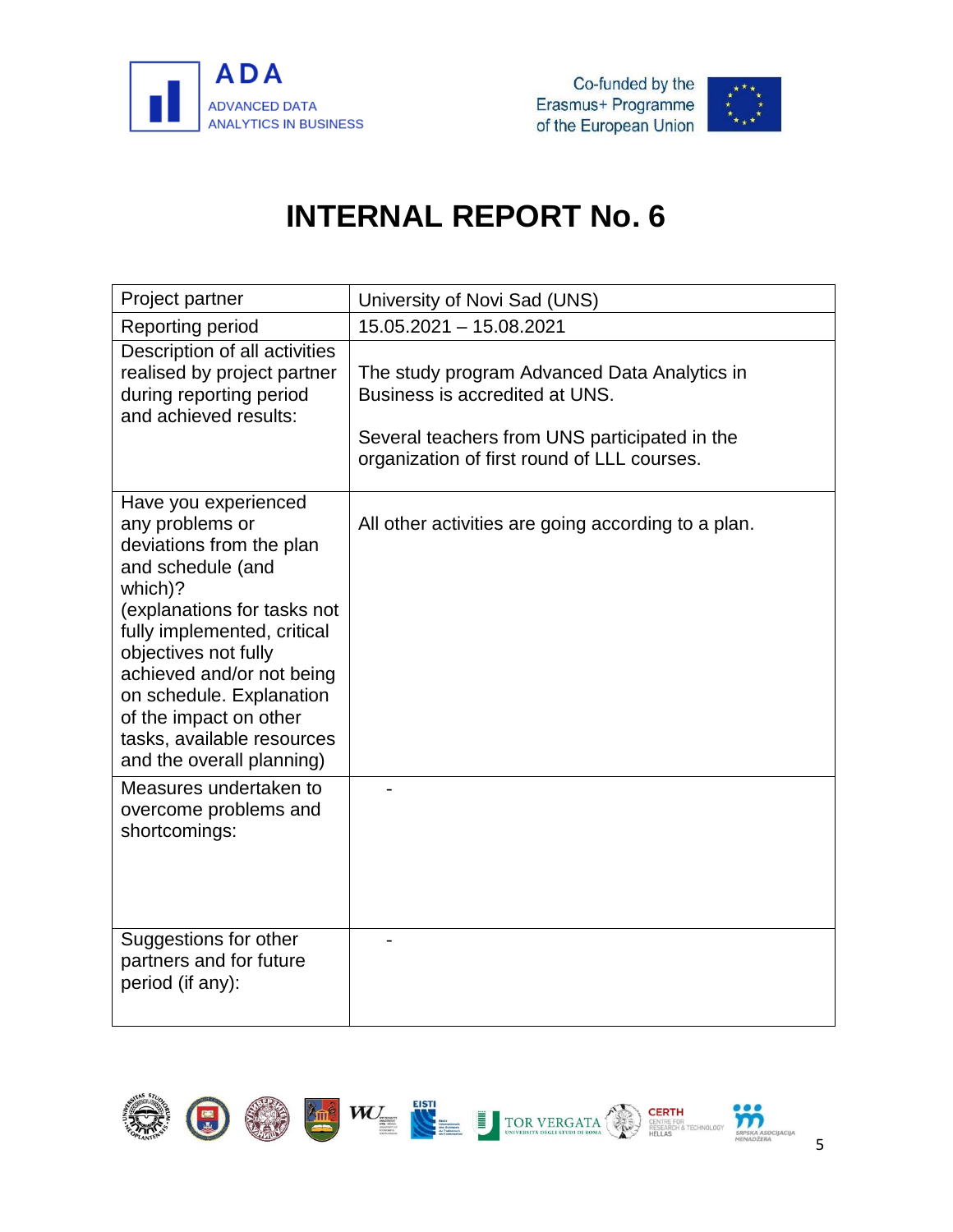





| Activities planned for the<br>following reporting period:           | Organization of SC meeting in September 2021                                     |               |             |             |             |              |
|---------------------------------------------------------------------|----------------------------------------------------------------------------------|---------------|-------------|-------------|-------------|--------------|
|                                                                     |                                                                                  |               |             |             |             |              |
|                                                                     |                                                                                  |               |             |             |             |              |
| Estimated degree of<br>realisation of the WP                        | WP1 Development of a new program in Advance Data<br><b>Analytics in Business</b> |               |             |             |             |              |
| activities (from LFM matrix<br>of project proposal) for             | Activity                                                                         | $0% -$<br>20% | 20%-<br>40% | 40%-<br>60% | 60%-<br>80% | 80%-<br>100% |
| which project partner is<br>responsible for                         | 1.1 Analysis of best<br>practice and<br>comparative analysis                     |               |             |             |             | X            |
| (to be filled only by project<br>partners leading work<br>package): | 1.2 Learning<br>outcomes and<br>competencies                                     |               |             |             |             | X            |
|                                                                     | 1.3 Program,<br>modules, syllabi of<br>all courses and<br><b>ECTS</b>            |               |             |             |             | X            |
|                                                                     | WP6 Management of the project                                                    |               |             |             |             |              |
|                                                                     | Activity                                                                         | 0%-<br>20%    | 20%-<br>40% | 40%-<br>60% | 60%-<br>80% | 80%-<br>100% |
|                                                                     | 6.1 Project<br>coordination<br>meetings                                          |               |             |             | X           |              |
|                                                                     | 6.2 Efficient overall<br>project management                                      |               |             |             | X           |              |
|                                                                     | 6.3 Efficient local<br>project management                                        |               |             |             | X           |              |
|                                                                     | 6.4 Interim Report<br>(IR) and Final Report<br>(FR)                              |               |             | X           |             |              |
| Prepared by:                                                        | Mirko Savić                                                                      |               |             |             |             |              |
| Date of reporting:                                                  | 15/08/2021                                                                       |               |             |             |             |              |

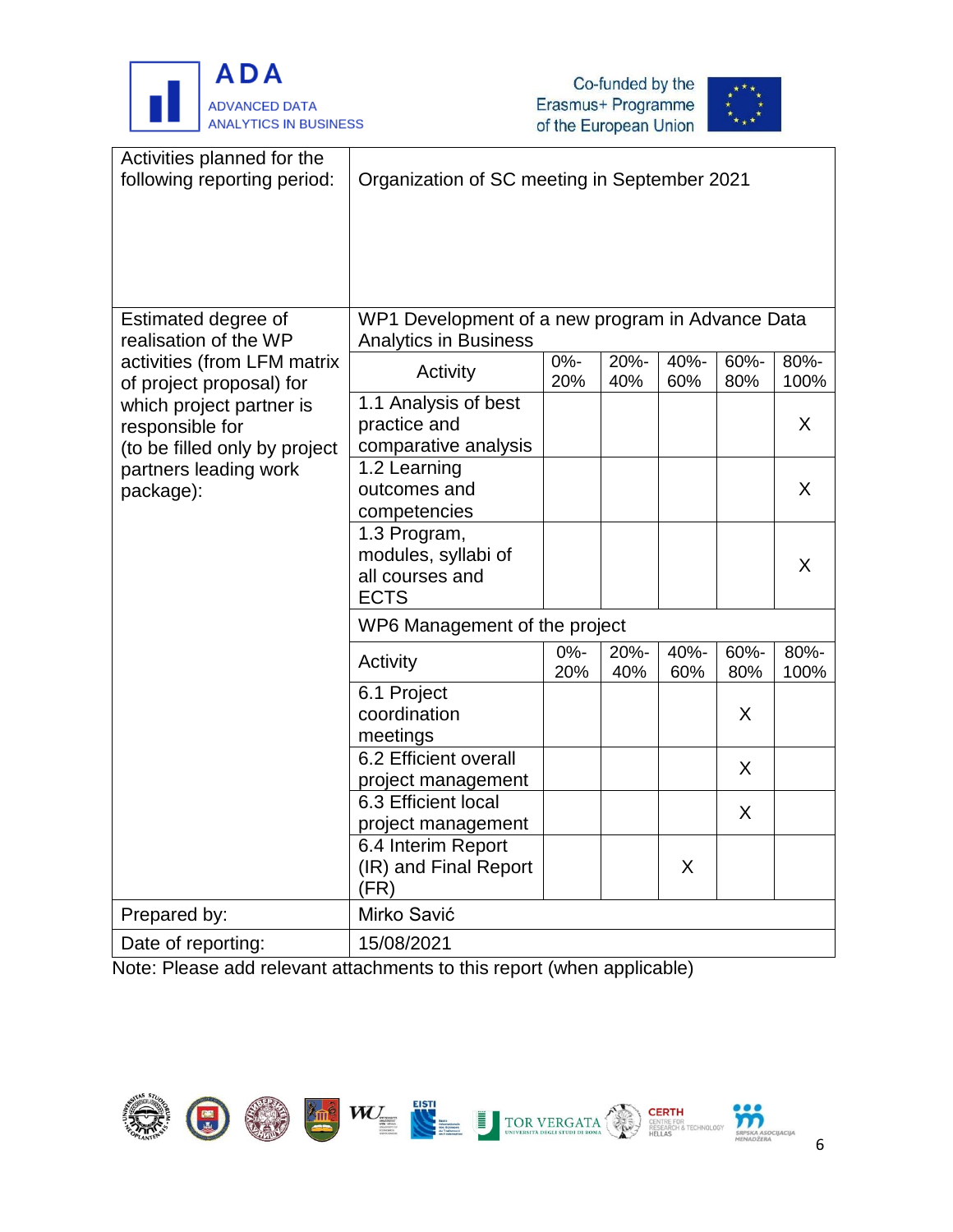



<span id="page-9-0"></span>

| Project partner                                                                                                  | University of Belgrade (UB)                                                                                                                                                                                                                                                                                                                   |
|------------------------------------------------------------------------------------------------------------------|-----------------------------------------------------------------------------------------------------------------------------------------------------------------------------------------------------------------------------------------------------------------------------------------------------------------------------------------------|
| Reporting period                                                                                                 | 15.05.2021 - 15.08.2021                                                                                                                                                                                                                                                                                                                       |
| Description of all activities<br>realised by project partner<br>during reporting period<br>and achieved results: | WP2.5 Preparation of the courses and teaching material<br>There have been only minor updates here during this<br>reporting period. Summer months are holiday months at<br>UB, so all the minor modifications that have been made<br>were initiated by individual teachers themselves (there<br>have been no coordinated actions to this end). |
|                                                                                                                  | WP2.6 Preparation of the LLL program                                                                                                                                                                                                                                                                                                          |
|                                                                                                                  | Two LLL courses have been prepared and successfully<br>run in this period:                                                                                                                                                                                                                                                                    |
|                                                                                                                  | Introduction to Statistical Inference (instructor:<br>Bojana Milošević, University of Belgrade; level:<br>introductory; number of participants: 38), run on<br>June 5, 6 and 12, 2021.                                                                                                                                                        |
|                                                                                                                  | Big Data Analytics (instructor: Aleksandar<br>Veljković, University of Belgrade; level:<br>intermediate; number of participants: 51), run on<br>June 5, 6 and 12, 2021.                                                                                                                                                                       |
|                                                                                                                  | See the detailed specific report for more information,<br>course evaluation reports and the relevant statistics.                                                                                                                                                                                                                              |

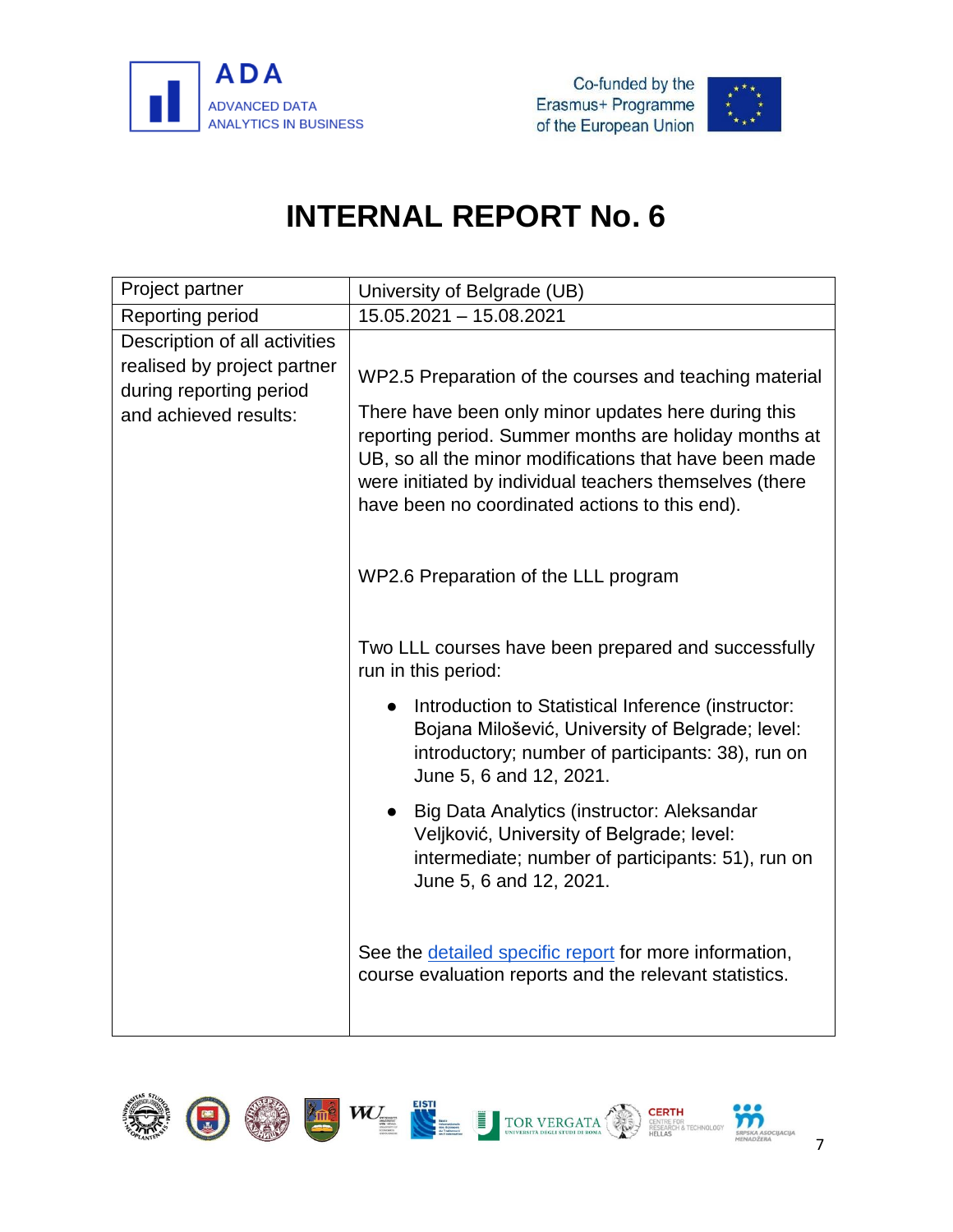





| WP2.7 Preparations for accreditation of the new study<br>programs                                                                                                                                                                         |
|-------------------------------------------------------------------------------------------------------------------------------------------------------------------------------------------------------------------------------------------|
| On July 23, 2021, the master study program Advanced<br>Data Analytics at UB finally got its accreditation approval<br>from the National Accreditation Body of the Republic of<br>Serbia. See the news at the project Website for details. |
| Yes.                                                                                                                                                                                                                                      |
| WP2.7 Preparations for accreditation of the new study<br>programs                                                                                                                                                                         |
| Due to the late approval of the master study program                                                                                                                                                                                      |
| Advanced Data Analytics at UB, the program is not<br>offered to students in the call for applicants for the Fall<br>semester of the 2021/2022 academic year.                                                                              |
| It is planned to offer the program in the call for the<br>Spring semester or in the call for 2022/23.                                                                                                                                     |
| As far as accreditation goes, try to stay calm and with<br>both feet on the ground. Make sure to communicate only<br>with <i>supportive</i> people; everything else is just a waste of<br>time.                                           |
| to install the rest of the equipment procured in<br>August 2020                                                                                                                                                                           |
| to develop the study program Website                                                                                                                                                                                                      |
|                                                                                                                                                                                                                                           |













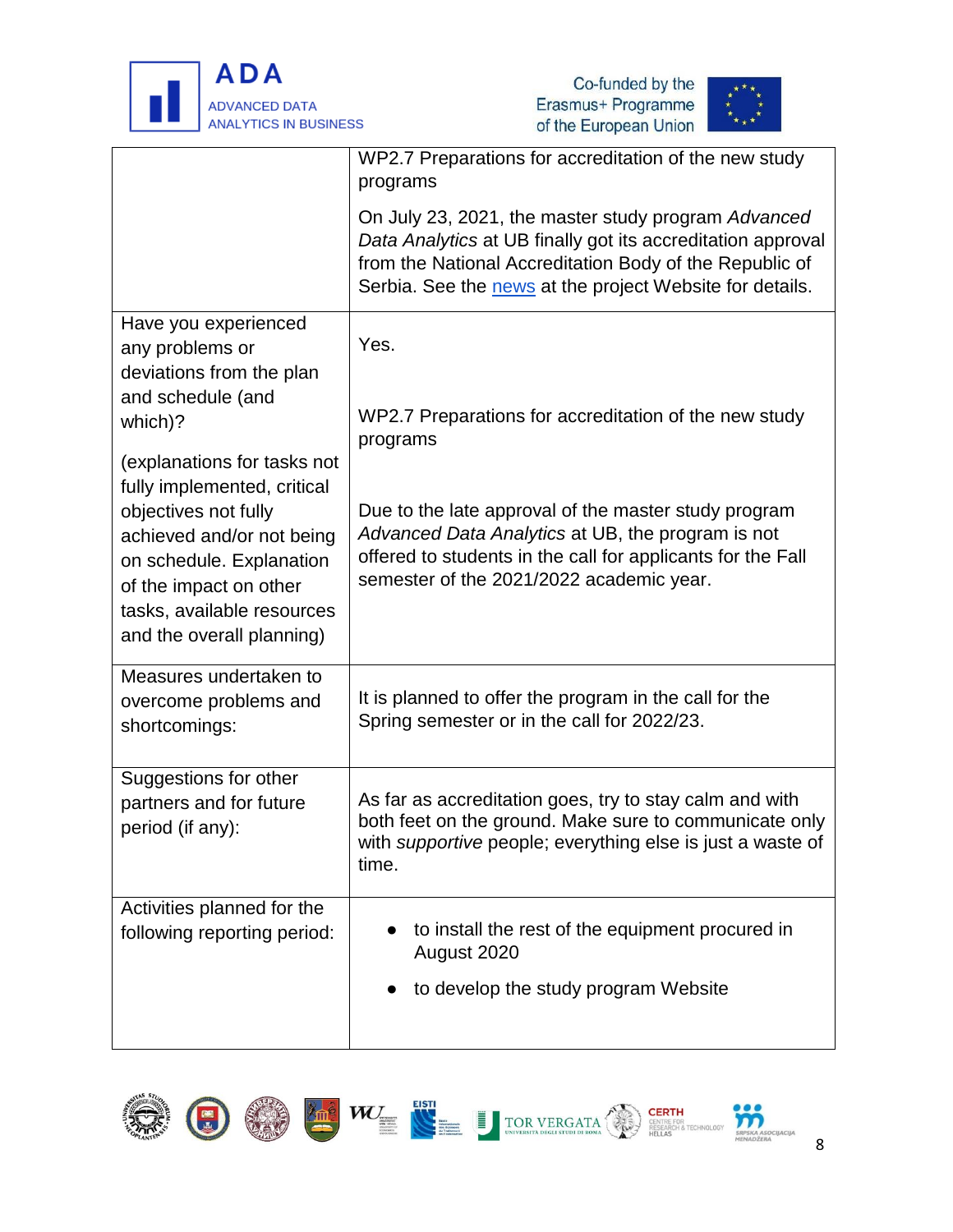





| Estimated degree of           | WP2 Preparations for implementation of new master |        |      |      |      |      |
|-------------------------------|---------------------------------------------------|--------|------|------|------|------|
| realisation of the WP         | program                                           |        |      |      |      |      |
| activities (from LFM matrix   |                                                   |        |      |      |      |      |
| of project proposal) for      | Activity                                          | $0% -$ | 20%- | 40%- | 60%- | 80%- |
| which project partner is      |                                                   | 20%    | 40%  | 60%  | 80%  | 100% |
| responsible for               | WP2.1 Purchase                                    |        |      |      |      |      |
|                               | of equipment                                      |        |      |      |      | X    |
| (to be filled only by project | <b>WP2.2</b>                                      |        |      |      |      |      |
| partners leading work         | Organization of                                   |        |      |      |      |      |
|                               | workshop in                                       |        |      |      |      |      |
| package):                     | Serbia on teaching                                |        |      |      |      | X    |
|                               | methodology in                                    |        |      |      |      |      |
|                               | advanced data                                     |        |      |      |      |      |
|                               | analytics                                         |        |      |      |      |      |
|                               | <b>WP2.3 Preparation</b>                          |        |      |      |      |      |
|                               | of the Guide in                                   |        |      |      |      | X    |
|                               | methodology                                       |        |      |      |      |      |
|                               | WP2.4 Study visits                                |        |      |      |      |      |
|                               | of staff from Serbia                              |        | X    |      |      |      |
|                               | to EU                                             |        |      |      |      |      |
|                               | <b>WP2.5 Preparation</b>                          |        |      |      |      |      |
|                               | of the courses and                                |        |      |      |      | X    |
|                               | teaching material                                 |        |      |      |      |      |
|                               | <b>WP2.6 Preparation</b>                          |        |      |      | X    |      |
|                               | of the LLL program                                |        |      |      |      |      |
|                               | <b>WP2.7</b>                                      |        |      |      |      |      |
|                               | Preparations for                                  |        |      |      |      |      |
|                               | accreditation of the                              |        |      |      |      | X    |
|                               | new study                                         |        |      |      |      |      |
|                               | programs                                          |        |      |      |      |      |
|                               | <b>WP2.8</b>                                      |        |      |      |      |      |
|                               | Development of                                    |        |      |      |      | X    |
|                               | the ADA project                                   |        |      |      |      |      |
|                               | booklet                                           |        |      |      |      |      |
| Prepared by:                  | Vladan Devedžić                                   |        |      |      |      |      |
| Date of reporting:            | 15.08.2021                                        |        |      |      |      |      |

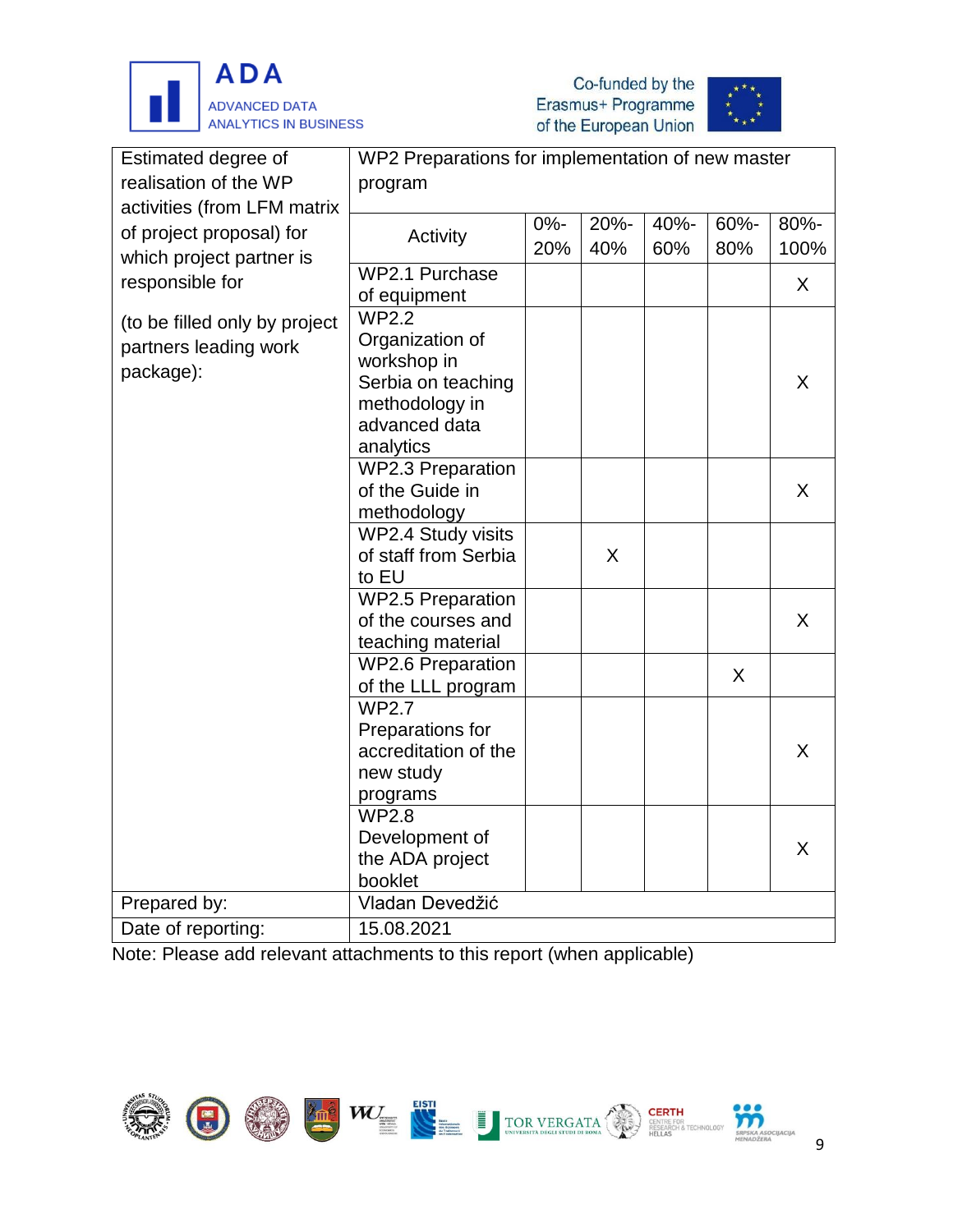



<span id="page-12-0"></span>

| Project partner                                                                                                                                                                                                                                                                                                                         | University of Nis (UNI)                                                                                                                                                                                                                                                                                                                                                                                                                                                                                                                                                                                                             |
|-----------------------------------------------------------------------------------------------------------------------------------------------------------------------------------------------------------------------------------------------------------------------------------------------------------------------------------------|-------------------------------------------------------------------------------------------------------------------------------------------------------------------------------------------------------------------------------------------------------------------------------------------------------------------------------------------------------------------------------------------------------------------------------------------------------------------------------------------------------------------------------------------------------------------------------------------------------------------------------------|
| Reporting period                                                                                                                                                                                                                                                                                                                        | 15.05.2021 - 15.08.2021                                                                                                                                                                                                                                                                                                                                                                                                                                                                                                                                                                                                             |
| Description of all activities<br>realised by project partner<br>during reporting period<br>and achieved results:                                                                                                                                                                                                                        | Professors who will be engaged in implementing<br>the master program at the UNI were working on<br>preparation of teaching materials for new<br>courses.<br>The first round of the LLL courses was<br>successfully conducted during June, more<br>precisely in the period from June 9 to 19. The<br>course was titled as Python programming and<br>application in data processing and business<br>analytics. Lectures were given by a professor<br>Marko Petković, full professor at the Faculty of<br>the Science and Mathematics, Univesity of Nis.<br>The course consisted of three lecturing days: Jun<br>9, Jun 14 and Jun 19. |
| Have you experienced<br>any problems or<br>deviations from the plan<br>and schedule (and<br>which)?<br>(explanations for tasks not<br>fully implemented, critical<br>objectives not fully<br>achieved and/or not being<br>on schedule. Explanation<br>of the impact on other<br>tasks, available resources<br>and the overall planning) | According to the plan, activity 3.1. Accreditation of the<br>master study program was meant to be realized in the<br>period between October 2019 and the end of March<br>2020, but due to Covid-19 pandemic and transitions to a<br>new mode of operation at universities, all activities have<br>been postponed.                                                                                                                                                                                                                                                                                                                   |

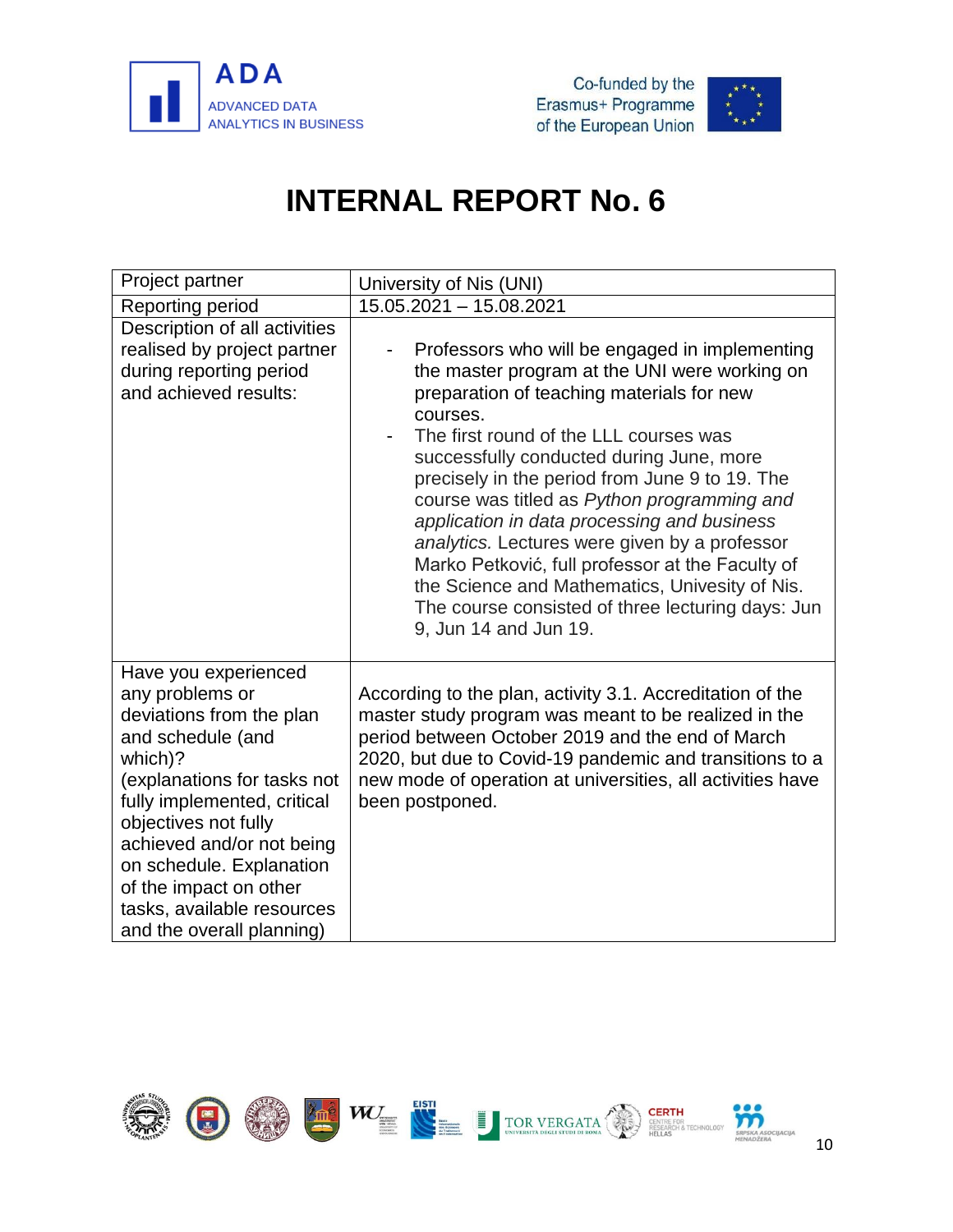





| Measures undertaken to<br>overcome problems and<br>shortcomings:        | Any measures to overcome current problems related to<br>accreditation procedure are out of the UNI control due to<br>the uncertainty of the COVID-19 situation. All<br>universities in Serbia, who are project partners, operate<br>by strict government guidelines.                                                                                                                                     |               |             |             |             |              |
|-------------------------------------------------------------------------|----------------------------------------------------------------------------------------------------------------------------------------------------------------------------------------------------------------------------------------------------------------------------------------------------------------------------------------------------------------------------------------------------------|---------------|-------------|-------------|-------------|--------------|
| Suggestions for other<br>partners and for future<br>period (if any):    |                                                                                                                                                                                                                                                                                                                                                                                                          |               |             |             |             |              |
| Activities planned for the<br>following reporting period:               | Documentation has been prepared in accordance with<br>the standards for accreditation of the study program, so<br>that the study programme will be submitted to the<br>National Accreditation Body (NAT). Having in mind the<br>recent development of the situation, it is expected that the<br>enrolment of the first generation at ADA in Business<br>master course will be postponed to October 2022. |               |             |             |             |              |
| Estimated degree of                                                     | WP3 Implementation of the program                                                                                                                                                                                                                                                                                                                                                                        |               |             |             |             |              |
| realisation of the WP<br>activities (from LFM matrix                    | Activity                                                                                                                                                                                                                                                                                                                                                                                                 | $0% -$<br>20% | 20%-<br>40% | 40%-<br>60% | 60%-<br>80% | 80%-<br>100% |
| of project proposal) for<br>which project partner is<br>responsible for | 3.1 Accreditation of<br>master study<br>program                                                                                                                                                                                                                                                                                                                                                          |               |             |             | X           |              |
| (to be filled only by project<br>partners leading work<br>package):     | 3.2 New master<br>program<br>implemented                                                                                                                                                                                                                                                                                                                                                                 | X             |             |             |             |              |
|                                                                         | 3.3 New LLI<br>program<br>implemented                                                                                                                                                                                                                                                                                                                                                                    |               |             | X           |             |              |
|                                                                         | 3.4 Report on<br>feedback and final<br>analysis                                                                                                                                                                                                                                                                                                                                                          |               | X           |             |             |              |
| Prepared by:                                                            | Vesna Janković-Milić                                                                                                                                                                                                                                                                                                                                                                                     |               |             |             |             |              |
| Date of reporting:                                                      | 15.08.2021.                                                                                                                                                                                                                                                                                                                                                                                              |               |             |             |             |              |
|                                                                         |                                                                                                                                                                                                                                                                                                                                                                                                          |               |             |             |             |              |

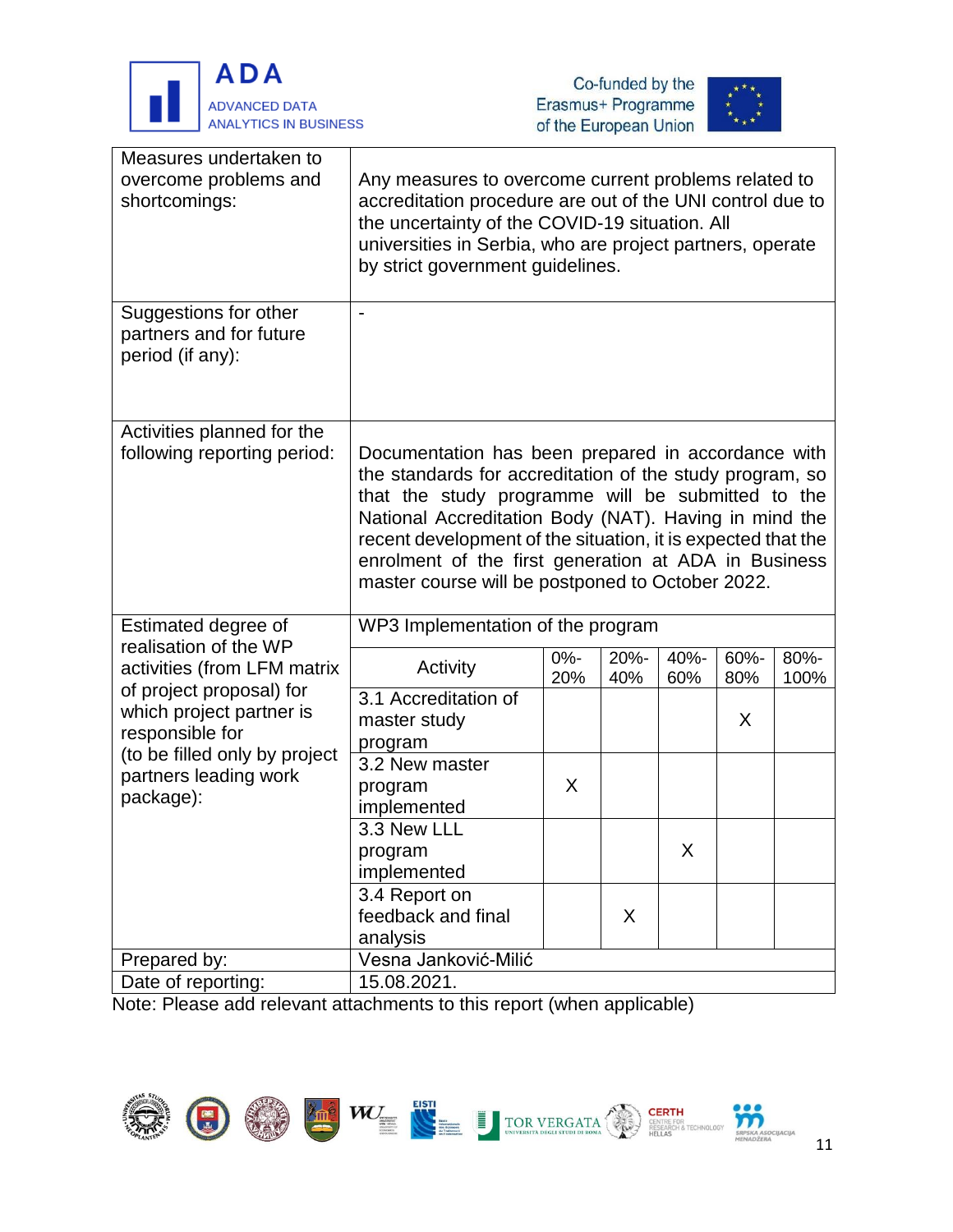



<span id="page-14-0"></span>

| Project partner                                                                                                  | University of Kragujevac (UNIKG)                                                                                                                                                                                                                                                                                                                                                                                                                                                                                                                                                                                                                                                                                                                                                                                                                                                                                                     |
|------------------------------------------------------------------------------------------------------------------|--------------------------------------------------------------------------------------------------------------------------------------------------------------------------------------------------------------------------------------------------------------------------------------------------------------------------------------------------------------------------------------------------------------------------------------------------------------------------------------------------------------------------------------------------------------------------------------------------------------------------------------------------------------------------------------------------------------------------------------------------------------------------------------------------------------------------------------------------------------------------------------------------------------------------------------|
| Reporting period                                                                                                 | 15.05.2021 - 15.08.2021                                                                                                                                                                                                                                                                                                                                                                                                                                                                                                                                                                                                                                                                                                                                                                                                                                                                                                              |
| Description of all activities<br>realised by project partner<br>during reporting period<br>and achieved results: | COVID-19 pandemic still limits mobilities among project<br>partners, and therefore all study visits are still<br>postponed. UNIKG team members in this period<br>continued their work on improvement of teaching<br>materials for new courses developed under ADA project.<br>In addition, the lectures on the second of the newly<br>accredited courses (Artificial Intelligence) were<br>successfully taught during this period at the Faculty of<br>Economics, UNIKG, at new master program Artificial<br>Intelligence in Business.                                                                                                                                                                                                                                                                                                                                                                                               |
|                                                                                                                  | One of the main activities of UNIKG team in the<br>reporting period was the preparation and implementation<br>of the first round of LLL courses. As it was stressed in<br>the previous report, due to pandemic, it was decided<br>that first round of LLL courses should be organized on-<br>line in June 2021. Each of project partners proposed<br>one or two LLL courses, most suitable for online<br>teaching. UNIKG was the coordinator of all activities<br>related to LLL courses, and therefore, UNIKG team<br>coordinated the preparation as well as the<br>implementation of eight LLL courses. It organized<br>promotion, together with SAM, of the courses, the<br>collection of the applications, communication with<br>lecturers and finally, online feedback questionnaire from<br>the participants. One of UNIKG team member, Mikica<br>Drenovak, presented LLL course entitled Advanced<br>financial risk modeling. |
|                                                                                                                  | Finally, UNIKG continually worked on coordination of<br>work in WP4 and WP5, which it leads. In the reporting<br>period, UNIKG representatives maintained project                                                                                                                                                                                                                                                                                                                                                                                                                                                                                                                                                                                                                                                                                                                                                                    |

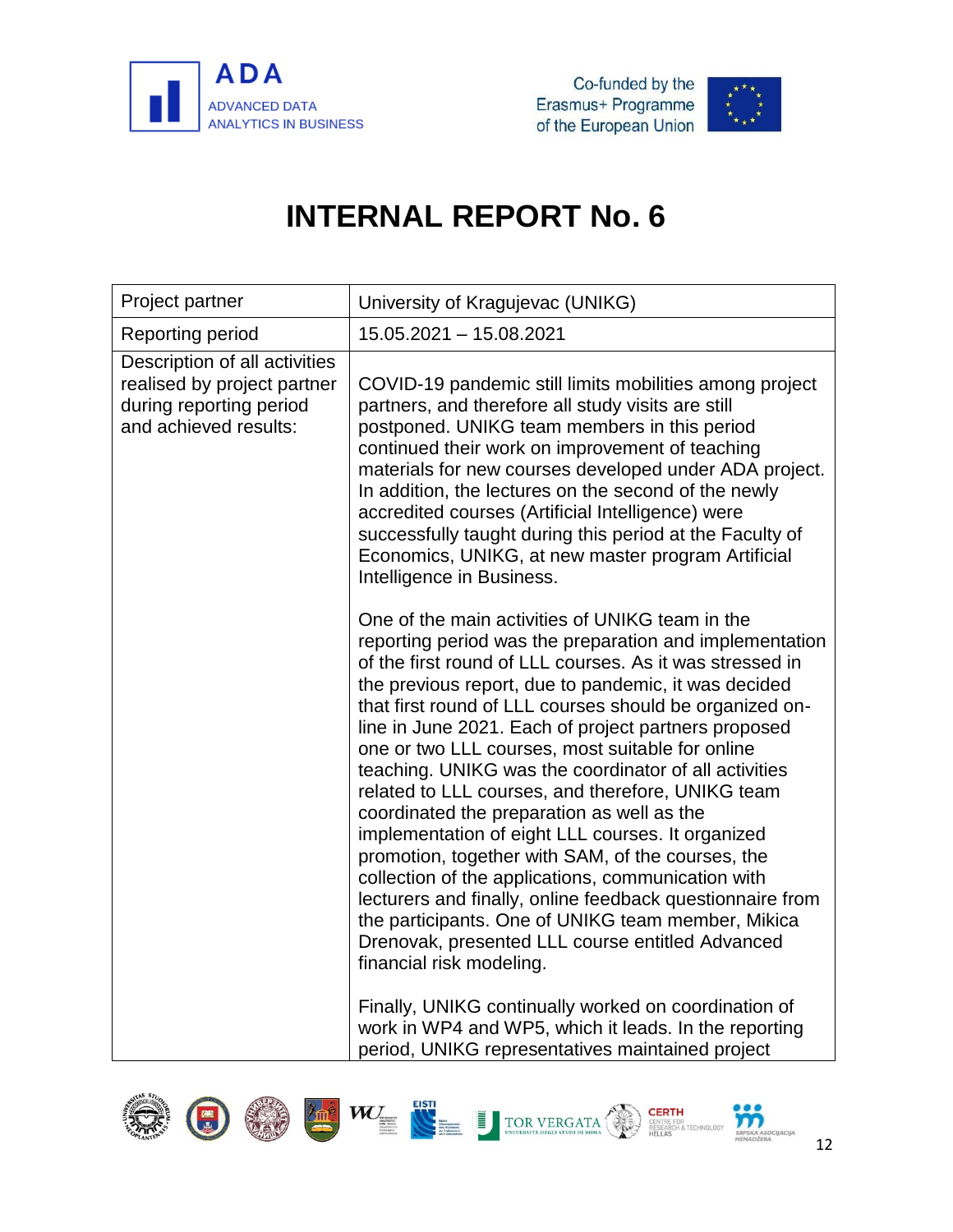





|                                                                                                                                                                                                                                                                                                                                                                   | website, and coordinated social network presence, and<br>also coordinated preparation of Internal Report No. 6.                                                                  |
|-------------------------------------------------------------------------------------------------------------------------------------------------------------------------------------------------------------------------------------------------------------------------------------------------------------------------------------------------------------------|----------------------------------------------------------------------------------------------------------------------------------------------------------------------------------|
| Have you experienced<br>any problems or<br>deviations from the plan<br>and schedule (and<br>which)?<br>(explanations for tasks not<br>fully implemented, critical<br>objectives not fully<br>achieved and/or not being<br>on schedule. Explanation<br>of the impact on other<br>tasks, available resources<br>and the overall planning)<br>Measures undertaken to | As already said, COVID-19 pandemic caused<br>postponing of planned mobilites. Other activities at<br>UNIKG were performed as scheduled.<br>$\overline{\phantom{a}}$              |
| overcome problems and<br>shortcomings:                                                                                                                                                                                                                                                                                                                            |                                                                                                                                                                                  |
| Suggestions for other<br>partners and for future<br>period (if any):                                                                                                                                                                                                                                                                                              | <b>No</b>                                                                                                                                                                        |
| Activities planned for the<br>following reporting period:                                                                                                                                                                                                                                                                                                         | Due to COVID-19 problems, it is hard to predict how and<br>what will be possible to do in the next period. UNIKG will<br>use online communication with all project partners.     |
|                                                                                                                                                                                                                                                                                                                                                                   | UNIKG will participate in Steering Committee meeting,<br>scheduled for September 2021.                                                                                           |
|                                                                                                                                                                                                                                                                                                                                                                   | UNIKG will coordinate preparation of second round of<br>LLL courses, planed for the beginning of 2022.                                                                           |
|                                                                                                                                                                                                                                                                                                                                                                   | In addition, as a Leader if WP4 and WP5, UNIKG will<br>continue to coordinate the activities in these Work<br>Packages, and to maintain project website and LinkedIn<br>profile. |











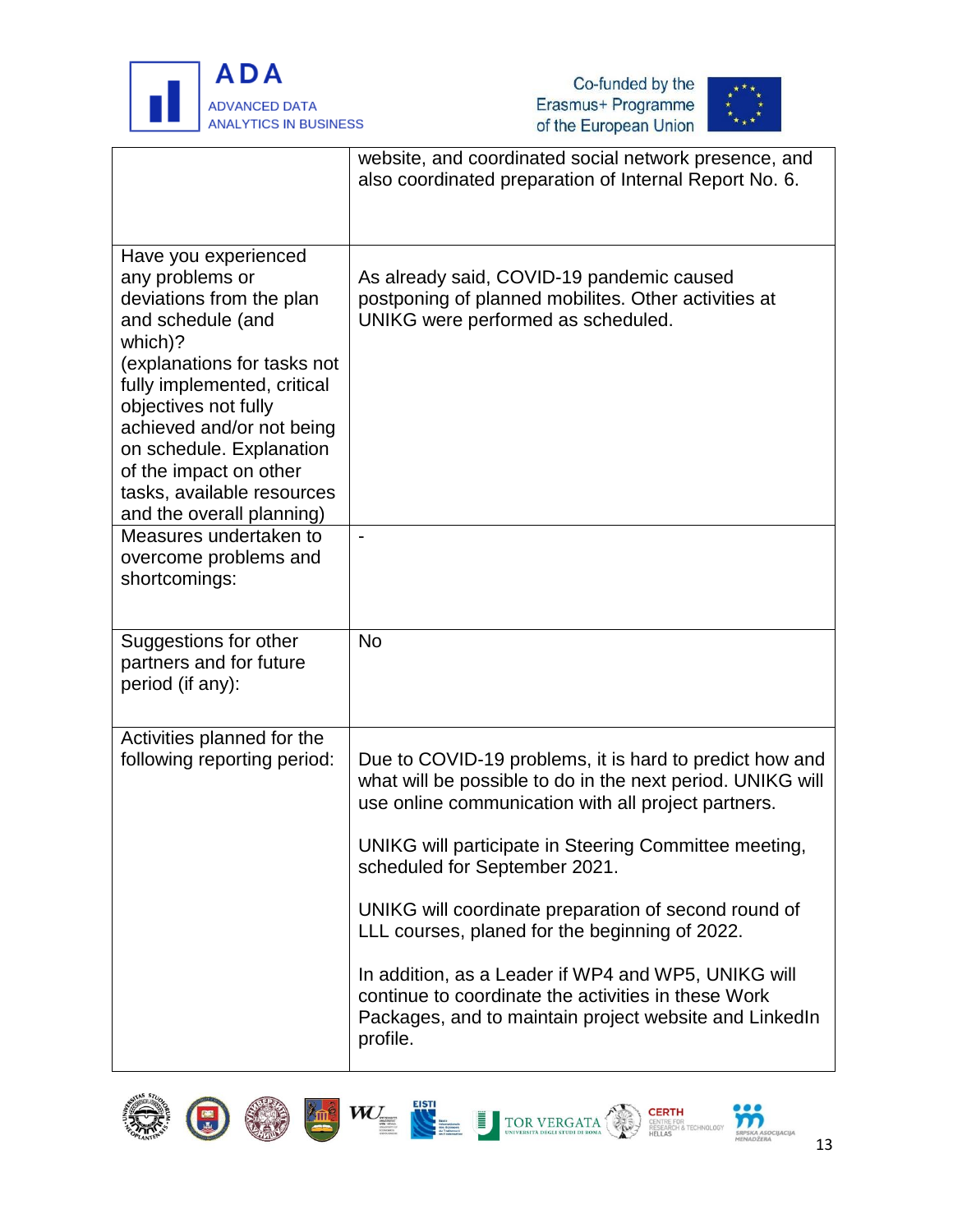



| Estimated degree of<br>realisation of the WP<br>activities (from LFM matrix | WP4 Dissemination and exploitation of project results |               |             |             |             |              |
|-----------------------------------------------------------------------------|-------------------------------------------------------|---------------|-------------|-------------|-------------|--------------|
|                                                                             | Activity                                              | $0% -$<br>20% | 20%-<br>40% | 40%-<br>60% | 60%-<br>80% | 80%-<br>100% |
| of project proposal) for<br>which project partner is<br>responsible for     | 4.1 Set-up<br>Dissemination and<br>exploitation plan  |               |             |             |             | X            |
| (to be filled only by project<br>partners leading work<br>package):         | 4.2 Design of project<br>visual identity              |               |             |             |             | X            |
|                                                                             | 4.3 Design and<br>setup of project web<br>site        |               |             |             |             | X            |
|                                                                             | 4.4 Raising<br>awareness for ADA                      |               |             |             | X           |              |
|                                                                             | 4.5 Final Conference                                  | $\mathsf{X}$  |             |             |             |              |
|                                                                             | WP5 Quality control and monitoring                    |               |             |             |             |              |
|                                                                             | Activity                                              | $0% -$<br>20% | 20%-<br>40% | 40%-<br>60% | 60%-<br>80% | 80%-<br>100% |
|                                                                             | 5.1 Defining plan for<br>project quality<br>control   |               |             |             |             | X            |
|                                                                             | 5.2 Defining metrics<br>for ADA                       |               |             |             |             | X            |
|                                                                             | 5.3 Internal project<br>control and<br>monitoring     |               |             |             | X           |              |
|                                                                             | 5.4 External<br>evaluation                            | X             |             |             |             |              |
| Prepared by:                                                                | Zoran Kalinić                                         |               |             |             |             |              |
| Date of reporting:                                                          | 15.08.2021                                            |               |             |             |             |              |











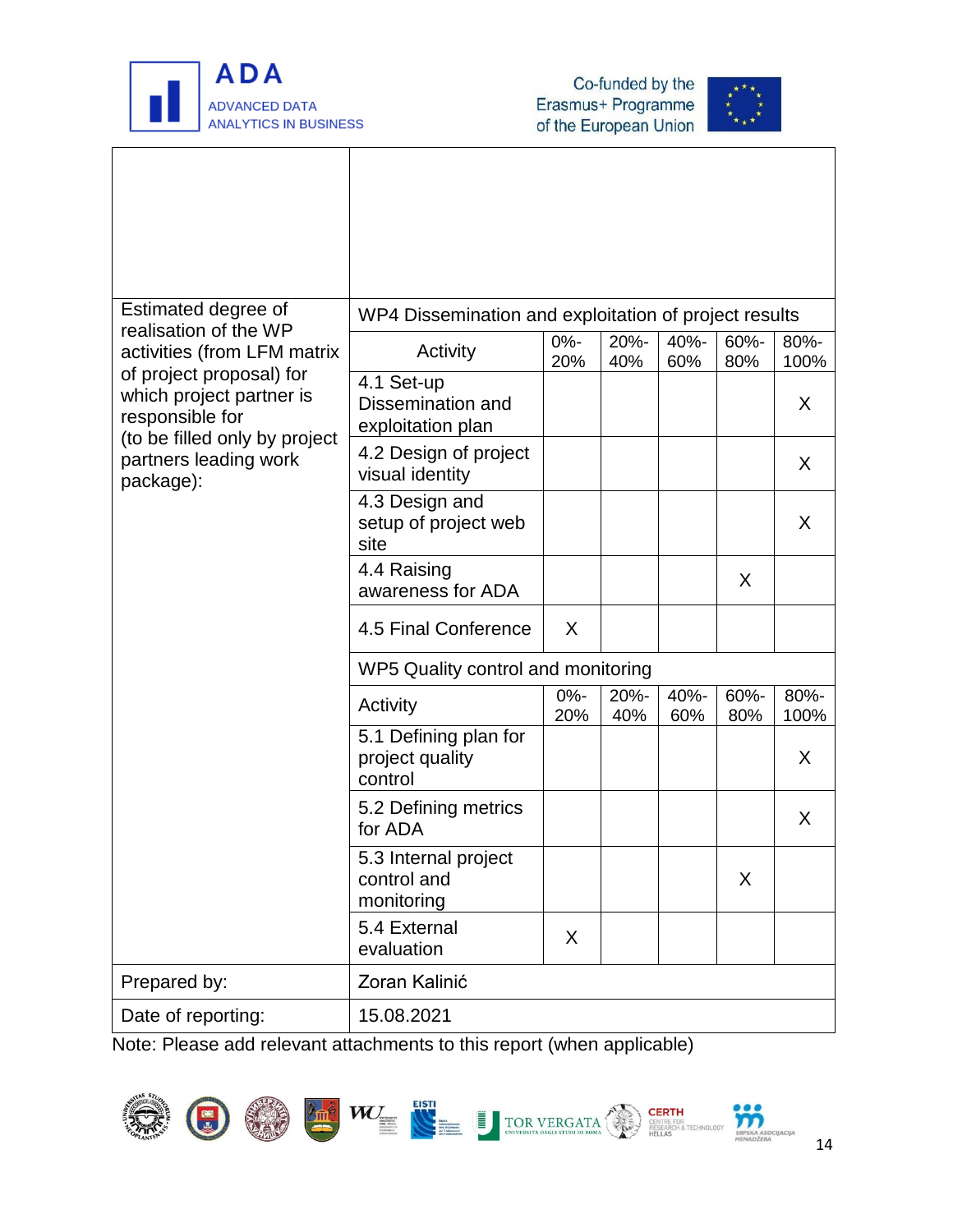



<span id="page-17-0"></span>

| Project partner                                                                                                                                                                                                                                                           | Vienna University of Economics and Business<br>Administration (WU)                                                                                                                                                                                                                                                                                                                                                                                                                                                                                                                                                                                 |
|---------------------------------------------------------------------------------------------------------------------------------------------------------------------------------------------------------------------------------------------------------------------------|----------------------------------------------------------------------------------------------------------------------------------------------------------------------------------------------------------------------------------------------------------------------------------------------------------------------------------------------------------------------------------------------------------------------------------------------------------------------------------------------------------------------------------------------------------------------------------------------------------------------------------------------------|
| Reporting period                                                                                                                                                                                                                                                          | 15.05.2021 - 15.08.2021                                                                                                                                                                                                                                                                                                                                                                                                                                                                                                                                                                                                                            |
| Description of all activities<br>realised by project partner<br>during reporting period<br>and achieved results:                                                                                                                                                          | WU continued to develop programs for the Data Science<br>Bachelor specialization as well as dedicated programs<br>for LLL always with the ADA project in mind.                                                                                                                                                                                                                                                                                                                                                                                                                                                                                     |
|                                                                                                                                                                                                                                                                           | During Summer 2021 Ronald Hochreiter at WU delivers<br>Bachelor lectures on Data Science V (Data Science<br>Lab), which require a continuous development of content<br>which is also relevant for various ADA courses.                                                                                                                                                                                                                                                                                                                                                                                                                             |
|                                                                                                                                                                                                                                                                           | Regarding LLL courses, Ronald Hochreiter, the co-<br>leader of the Executive Academy program on Data<br>Science, which is an integral part of the new<br>professional MBA on Digital Transformation and Data<br>Science. For the ADA project he designed three special<br>lectures for series on LLL education within the ADA<br>project. The title of the lecture series is "Managerial<br>Artificial Intelligence" and the lectures were held during<br>June 2021 on the 1.6., 8.6. and 15.9 between 16:00 and<br>19:00 CET. All teachings were entirely taught by Ronald<br>Hochreiter himself, have been recorded and are<br>available online. |
| Have you experienced any<br>problems or deviations<br>from the plan and<br>schedule (and which)?<br>(explanations for tasks not<br>fully implemented, critical<br>objectives not fully<br>achieved and/or not being<br>on schedule. Explanation<br>of the impact on other | Due to Corona the cooperation with other partners was<br>unfortunately limited.                                                                                                                                                                                                                                                                                                                                                                                                                                                                                                                                                                    |

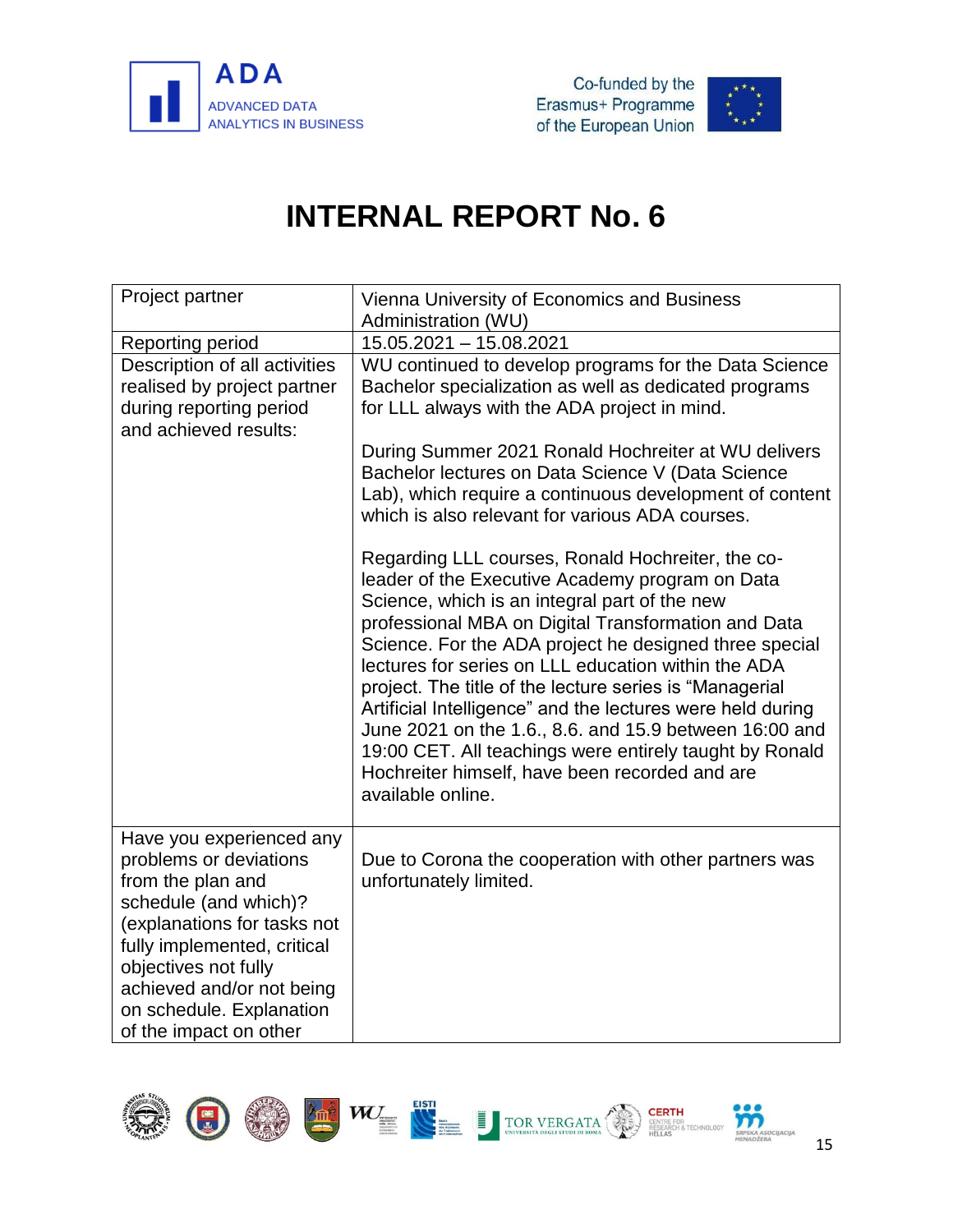





| tasks, available resources<br>and the overall planning)              |                                                                                                                                                                            |               |             |             |                |              |
|----------------------------------------------------------------------|----------------------------------------------------------------------------------------------------------------------------------------------------------------------------|---------------|-------------|-------------|----------------|--------------|
| Measures undertaken to<br>overcome problems and<br>shortcomings:     |                                                                                                                                                                            |               |             |             |                |              |
| Suggestions for other<br>partners and for future<br>period (if any): |                                                                                                                                                                            |               |             |             |                |              |
| Activities planned for the<br>following reporting period:            | Continuation of the development of WU programs both<br>on Bachelor, Master and LLL level by continuously<br>improving the lectures held at WU and WU Executive<br>Academy. |               |             |             |                |              |
| Estimated degree of<br>realisation of the WP                         | <b>WP</b>                                                                                                                                                                  |               |             |             |                |              |
| activities (from LFM matrix<br>of project proposal) for              | Activity                                                                                                                                                                   | $0% -$<br>20% | 20%-<br>40% | 40%-<br>60% | $60% -$<br>80% | 80%-<br>100% |
| which project partner is                                             |                                                                                                                                                                            |               |             |             |                |              |
| responsible for<br>(to be filled only by project                     |                                                                                                                                                                            |               |             |             |                |              |
| partners leading work                                                |                                                                                                                                                                            |               |             |             |                |              |
| package):                                                            |                                                                                                                                                                            |               |             |             |                |              |
| Prepared by:                                                         | Assoc.-Prof. PD Dr. Ronald Hochreiter                                                                                                                                      |               |             |             |                |              |
| Date of reporting:                                                   | 15/08/2021                                                                                                                                                                 |               |             |             |                |              |

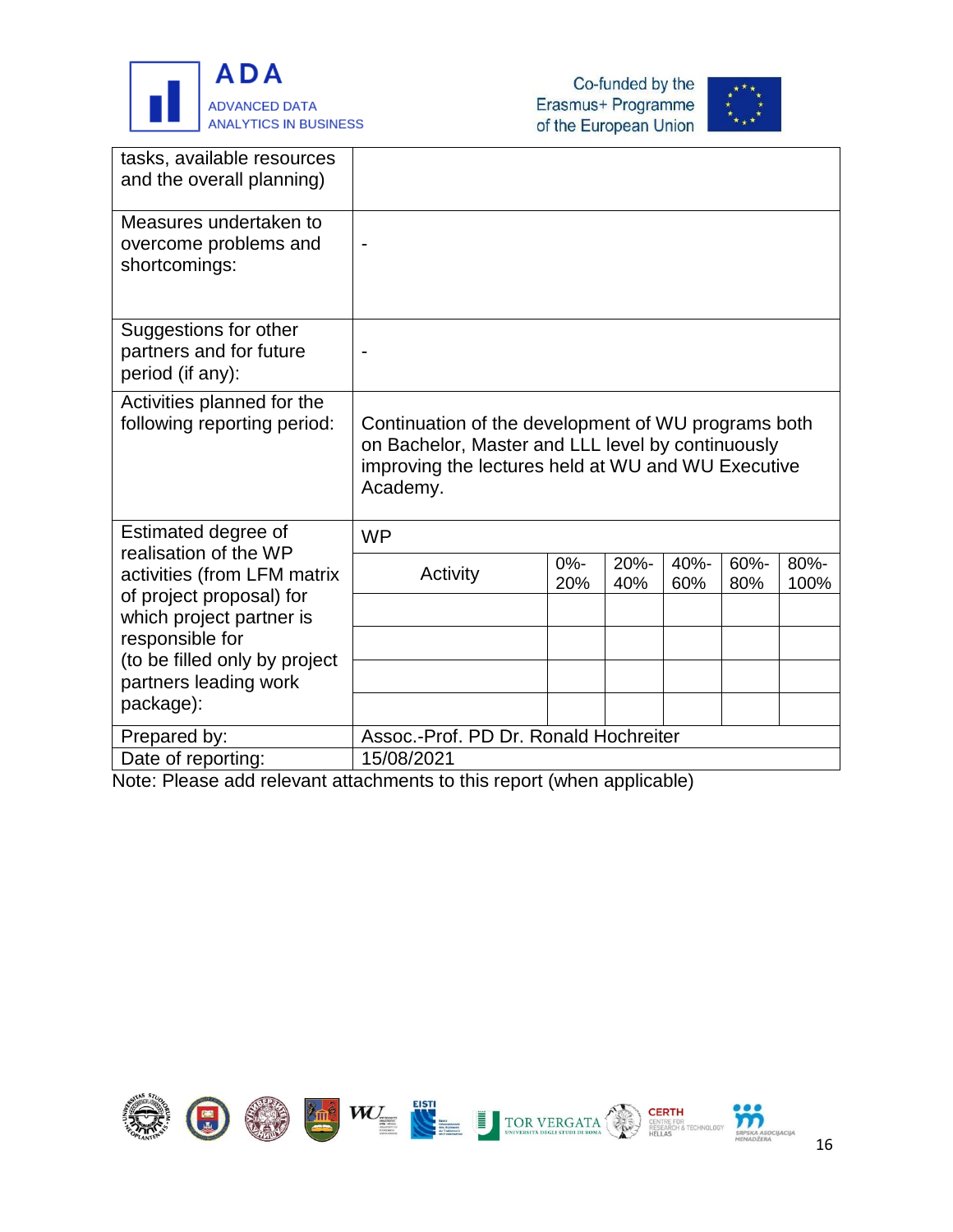





<span id="page-19-0"></span>

| Project partner                                                                                                                                                                                                                                                                                                                      | CY TECH (former EISTI)                                                                                                                                                                                                                                                                                                                                                                                                                |
|--------------------------------------------------------------------------------------------------------------------------------------------------------------------------------------------------------------------------------------------------------------------------------------------------------------------------------------|---------------------------------------------------------------------------------------------------------------------------------------------------------------------------------------------------------------------------------------------------------------------------------------------------------------------------------------------------------------------------------------------------------------------------------------|
| Reporting period                                                                                                                                                                                                                                                                                                                     | 15.05.2021 - 15.08.2021                                                                                                                                                                                                                                                                                                                                                                                                               |
| Description of all activities<br>realised by project partner<br>during reporting period<br>and achieved results:                                                                                                                                                                                                                     | Administrative and financial follow-up - Indeed a<br>new team is now in charge of the administrative<br>and financial follow up of the project at CY TECH.<br>So we needed time to get all elements and<br>understand all aspects of the project.<br>Professor CHELOUAH remains the main contact<br>dealing with pedagogical side of the project.<br>Work on lectures preparation, identify possible<br>courses and select professors |
| Have you experienced any<br>problems or deviations<br>from the plan and<br>schedule (and which)?<br>(explanations for tasks not<br>fully implemented, critical<br>objectives not fully<br>achieved and/or not being<br>on schedule. Explanation<br>of the impact on other<br>tasks, available resources<br>and the overall planning) | Covid 19<br>Merge of former EISTI with CY CERGY PARIS<br>UNIVERSITE - created some blocking situations<br>and administrative changes (new process, new<br>contacts and so on).                                                                                                                                                                                                                                                        |

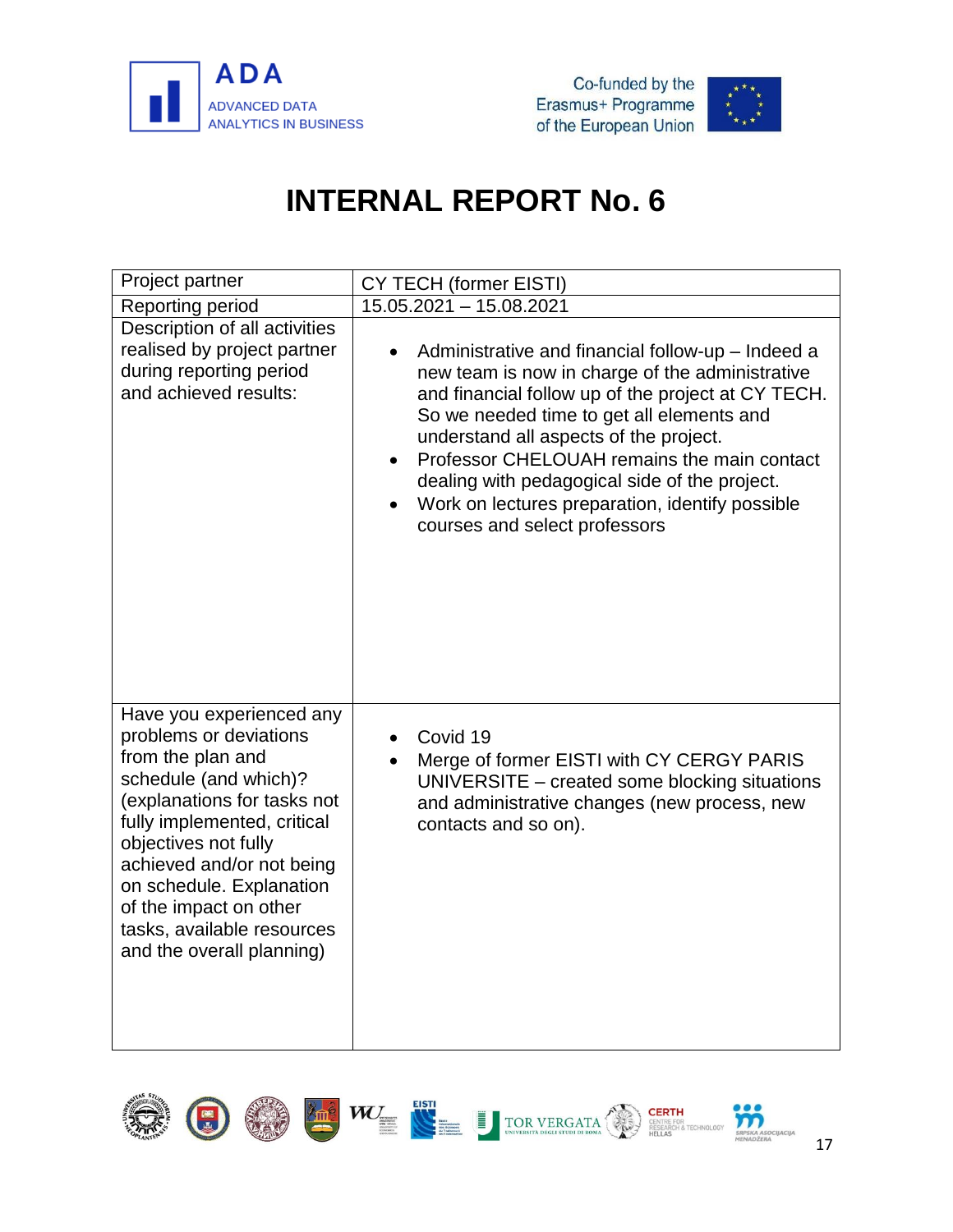





| Measures undertaken to<br>overcome problems and<br>shortcomings:                                             | Dealing with the merge, it was decided to assign 2<br>persons from International Office to support original<br>manager concerning administrative aspects                                |  |               |             |             |             |              |
|--------------------------------------------------------------------------------------------------------------|-----------------------------------------------------------------------------------------------------------------------------------------------------------------------------------------|--|---------------|-------------|-------------|-------------|--------------|
| Suggestions for other<br>partners and for future<br>period (if any):                                         |                                                                                                                                                                                         |  |               |             |             |             |              |
| Activities planned for the<br>following reporting period:                                                    | Keep on working on the preparation of lectures<br>and contents<br>Communication<br>Follow up<br>$\bullet$<br>Organise a visit depending on the development of<br>the sanitary situation |  |               |             |             |             |              |
| Estimated degree of                                                                                          | <b>WP</b>                                                                                                                                                                               |  |               |             |             |             |              |
| realisation of the WP<br>activities (from LFM matrix<br>of project proposal) for<br>which project partner is | Activity                                                                                                                                                                                |  | $0% -$<br>20% | 20%-<br>40% | 40%-<br>60% | 60%-<br>80% | 80%-<br>100% |
| responsible for                                                                                              |                                                                                                                                                                                         |  |               |             |             |             |              |
| (to be filled only by project<br>partners leading work                                                       |                                                                                                                                                                                         |  |               |             |             |             |              |
| package):                                                                                                    |                                                                                                                                                                                         |  |               |             |             |             |              |
|                                                                                                              |                                                                                                                                                                                         |  |               |             |             |             |              |
| Prepared by:                                                                                                 | <b>Audrey JAMA</b>                                                                                                                                                                      |  |               |             |             |             |              |
| Date of reporting:                                                                                           | August 15th, 2021                                                                                                                                                                       |  |               |             |             |             |              |

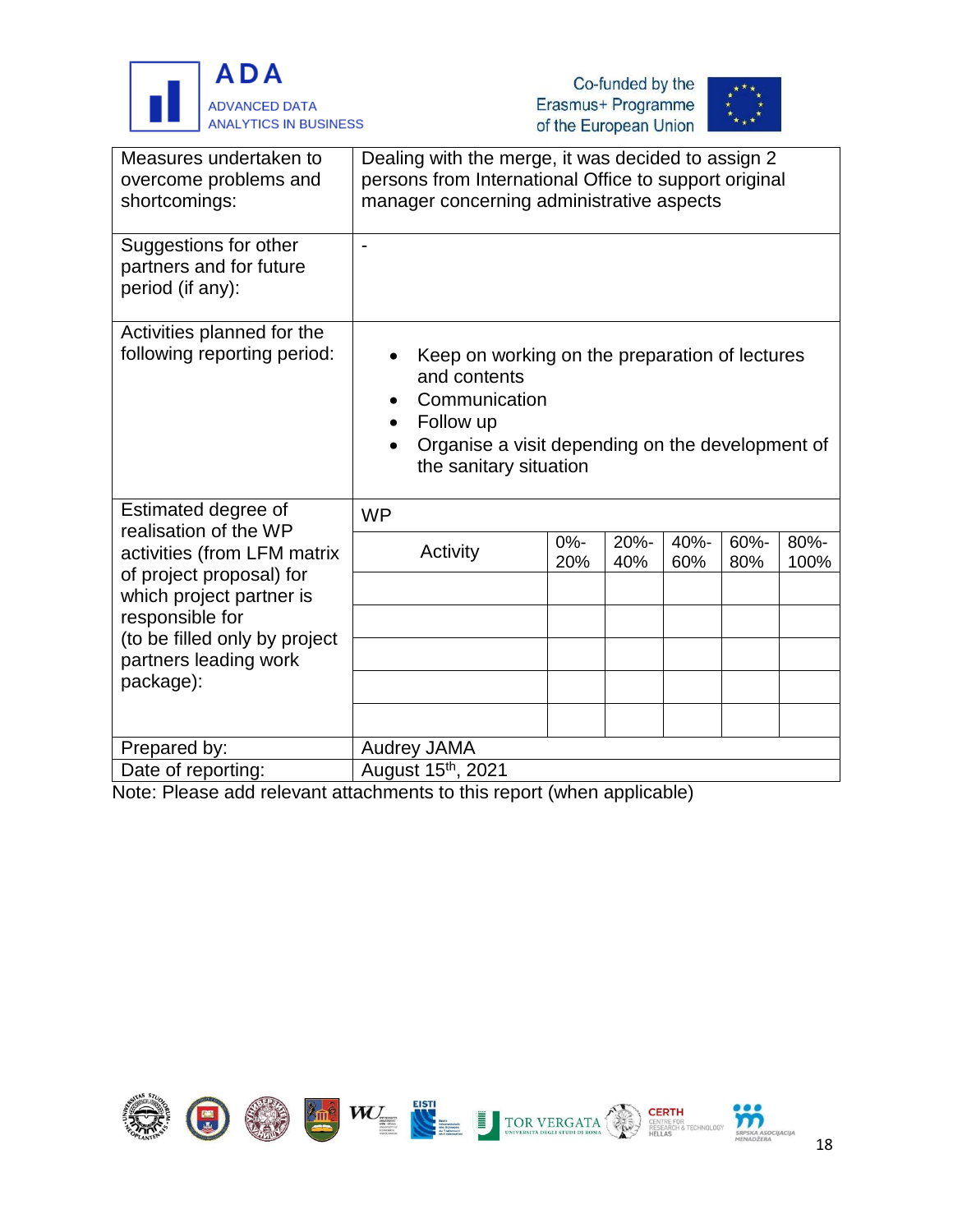



<span id="page-21-0"></span>

| Project partner                                                                                                                                                                                                                                                                                                                         | University of Rome Tor Vergata (UNITOV)                                                                                                                                                                                               |
|-----------------------------------------------------------------------------------------------------------------------------------------------------------------------------------------------------------------------------------------------------------------------------------------------------------------------------------------|---------------------------------------------------------------------------------------------------------------------------------------------------------------------------------------------------------------------------------------|
| Reporting period                                                                                                                                                                                                                                                                                                                        | 15.05.2021 - 15.08.2021                                                                                                                                                                                                               |
| Description of all activities<br>realised by project partner<br>during reporting period<br>and achieved results:                                                                                                                                                                                                                        | Prof Gnan, one of the professors of the board, was<br>involved in the project taking classes for his LLL course<br>in Designing Communication of Results, delivered on<br>9,10 and 11June 2021 entirely online on Microsoft<br>Teams. |
|                                                                                                                                                                                                                                                                                                                                         | Our professors involved in the project are working on the<br>next classes, preparing teaching materials and<br>presentations to be delivered to students to be enrolled<br>in new master study programs in Serbia                     |
| Have you experienced<br>any problems or<br>deviations from the plan<br>and schedule (and<br>which)?<br>(explanations for tasks not<br>fully implemented, critical<br>objectives not fully<br>achieved and/or not being<br>on schedule. Explanation<br>of the impact on other<br>tasks, available resources<br>and the overall planning) | Unfortunately, due to the Covid-19 Health Emergency<br>we could not do much in the implementation of the<br>project.                                                                                                                  |
| Measures undertaken to<br>overcome problems and<br>shortcomings:                                                                                                                                                                                                                                                                        | According to the evolution of the pandemic situation, in<br>presence meetings can be proposed respecting social<br>distancing and adopting all the necessary preventing<br>measures.                                                  |



G







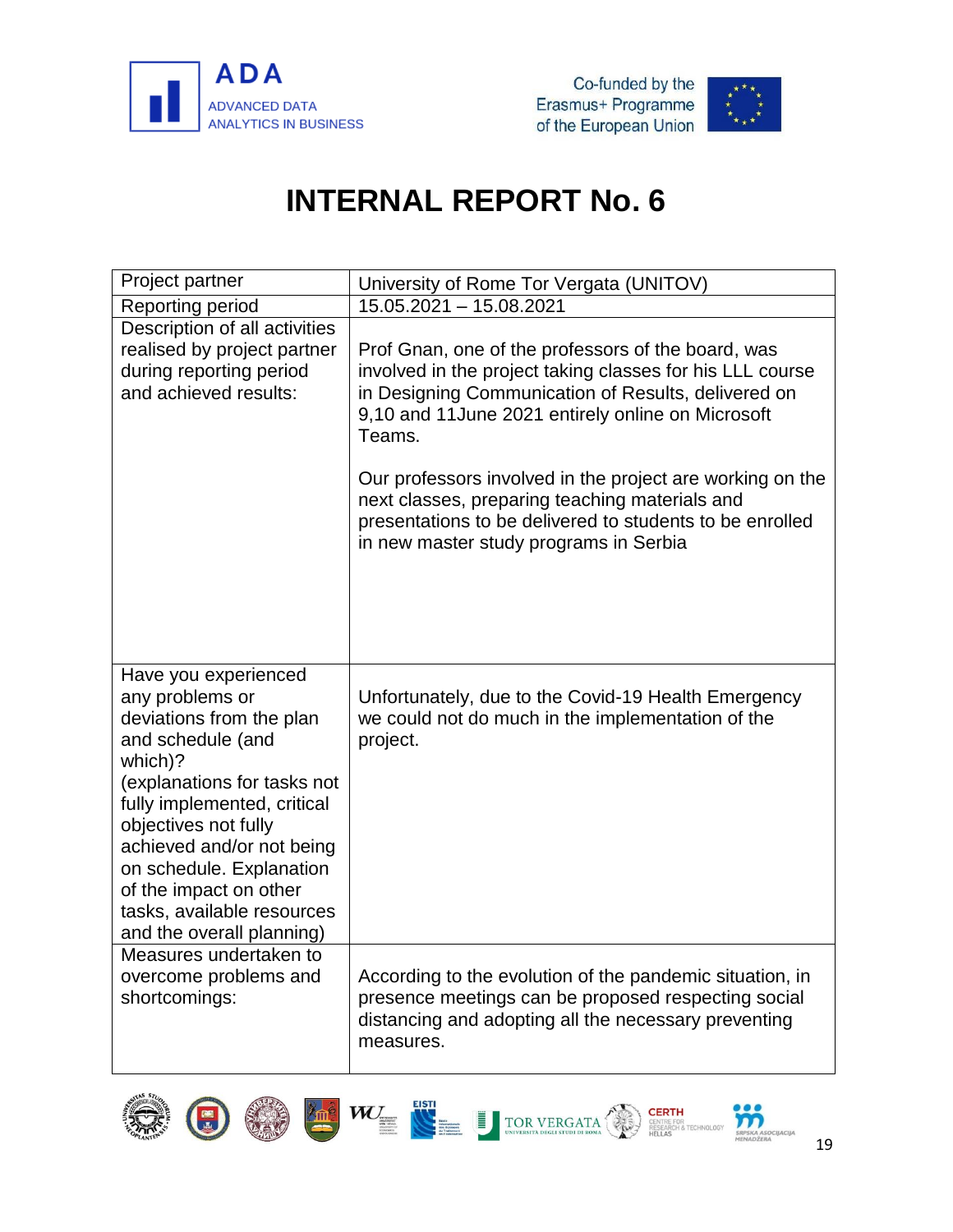

j





| Suggestions for other<br>partners and for future<br>period (if any): | Starting 1 September 2021 the University of Rome Tor<br>Vergata has applied blended modalities for all the<br>teaching activities (classes, graduation and seminars).<br>Exams are held in presence. We would propose to have<br>meetings in presence according to national and<br>European directives. |               |             |             |             |              |
|----------------------------------------------------------------------|---------------------------------------------------------------------------------------------------------------------------------------------------------------------------------------------------------------------------------------------------------------------------------------------------------|---------------|-------------|-------------|-------------|--------------|
| Activities planned for the<br>following reporting period:            | LLL Course in Supervised Learning held by Prof. Parisi.                                                                                                                                                                                                                                                 |               |             |             |             |              |
| Estimated degree of<br>realisation of the WP                         | <b>WP</b>                                                                                                                                                                                                                                                                                               |               |             |             |             |              |
| activities (from LFM matrix<br>of project proposal) for              | Activity                                                                                                                                                                                                                                                                                                | $0% -$<br>20% | 20%-<br>40% | 40%-<br>60% | 60%-<br>80% | 80%-<br>100% |
| which project partner is                                             |                                                                                                                                                                                                                                                                                                         |               |             |             |             |              |
| responsible for                                                      |                                                                                                                                                                                                                                                                                                         |               |             |             |             |              |
| (to be filled only by project<br>partners leading work               |                                                                                                                                                                                                                                                                                                         |               |             |             |             |              |
| package):                                                            |                                                                                                                                                                                                                                                                                                         |               |             |             |             |              |
| Prepared by:                                                         | <b>Federica Corrente</b>                                                                                                                                                                                                                                                                                |               |             |             |             |              |
| Date of reporting:                                                   | 15/08/2021                                                                                                                                                                                                                                                                                              |               |             |             |             |              |

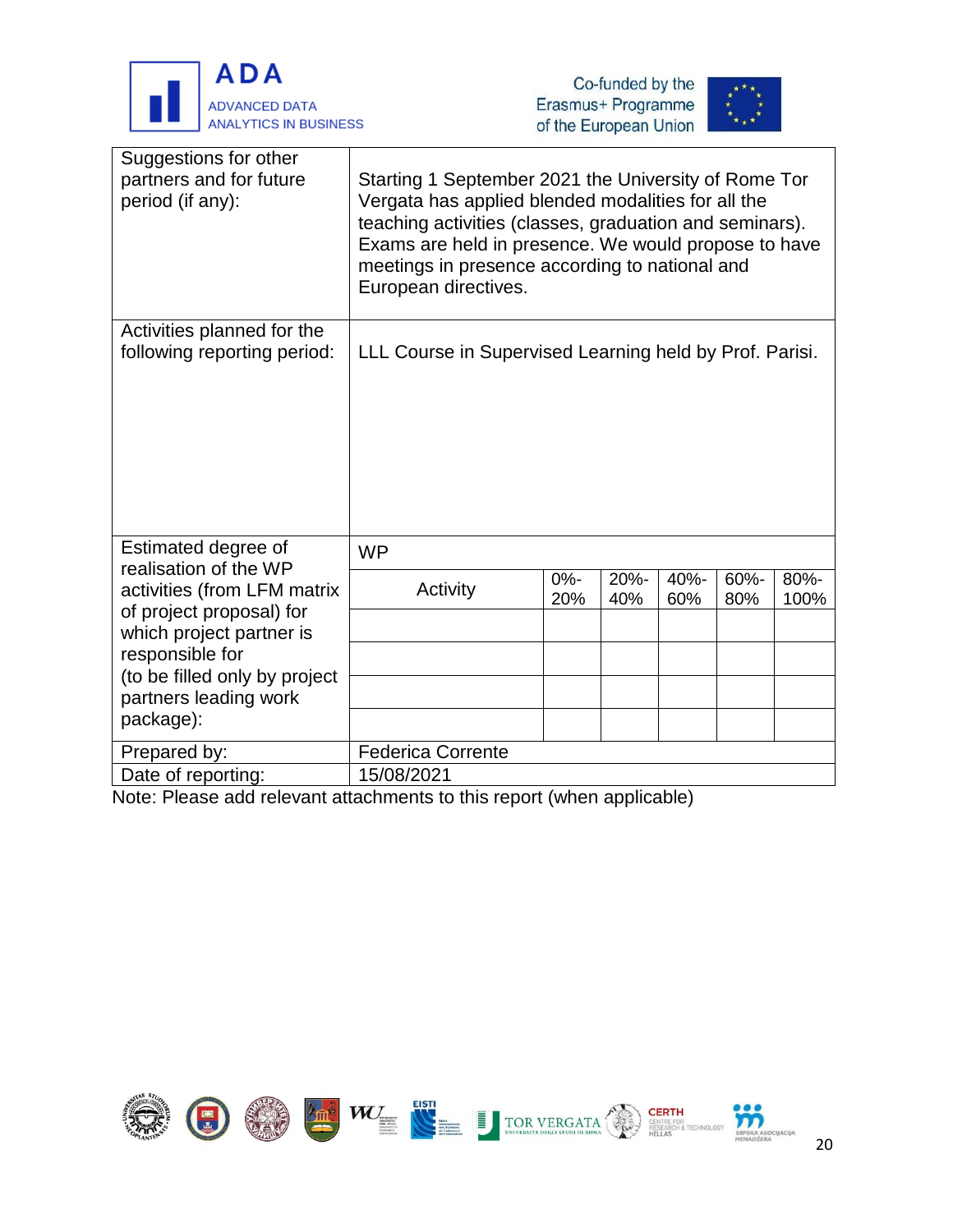



<span id="page-23-0"></span>

| Project partner                                                                                                                                                                                                                                                                                                                      | Centre for Research and Technology Hellas (CERTH)                                                                                                                                                                                                                                                                                                                                                                                                                                                                                                                                                       |
|--------------------------------------------------------------------------------------------------------------------------------------------------------------------------------------------------------------------------------------------------------------------------------------------------------------------------------------|---------------------------------------------------------------------------------------------------------------------------------------------------------------------------------------------------------------------------------------------------------------------------------------------------------------------------------------------------------------------------------------------------------------------------------------------------------------------------------------------------------------------------------------------------------------------------------------------------------|
| Reporting period                                                                                                                                                                                                                                                                                                                     | $15.05.2021 - 15.08.2021$                                                                                                                                                                                                                                                                                                                                                                                                                                                                                                                                                                               |
| Description of all activities<br>realised by project partner<br>during reporting period<br>and achieved results:                                                                                                                                                                                                                     | CERTH prepared and delivered three courses three<br>hours each on the topic "Multiple Criteria Decision<br>Making". Part of the material was prepared during this<br>period and rest in the previous ones. These courses were<br>part of the LLL course round, organised by the University<br>of Kragujevac.<br>Preparation of the teaching material and planning of the<br>teaching lessons to be executed by the CERTH<br>participants. CERTH has selected the professors to teach<br>to students to be enrolled in new master study programs<br>in Serbia (Jason Papathanasiou and Loukas Tsironis). |
| Have you experienced any<br>problems or deviations<br>from the plan and<br>schedule (and which)?<br>(explanations for tasks not<br>fully implemented, critical<br>objectives not fully<br>achieved and/or not being<br>on schedule. Explanation<br>of the impact on other<br>tasks, available resources<br>and the overall planning) | The Covid-19 pandemic caused some delays in the<br>preparation of material for teaching.                                                                                                                                                                                                                                                                                                                                                                                                                                                                                                                |

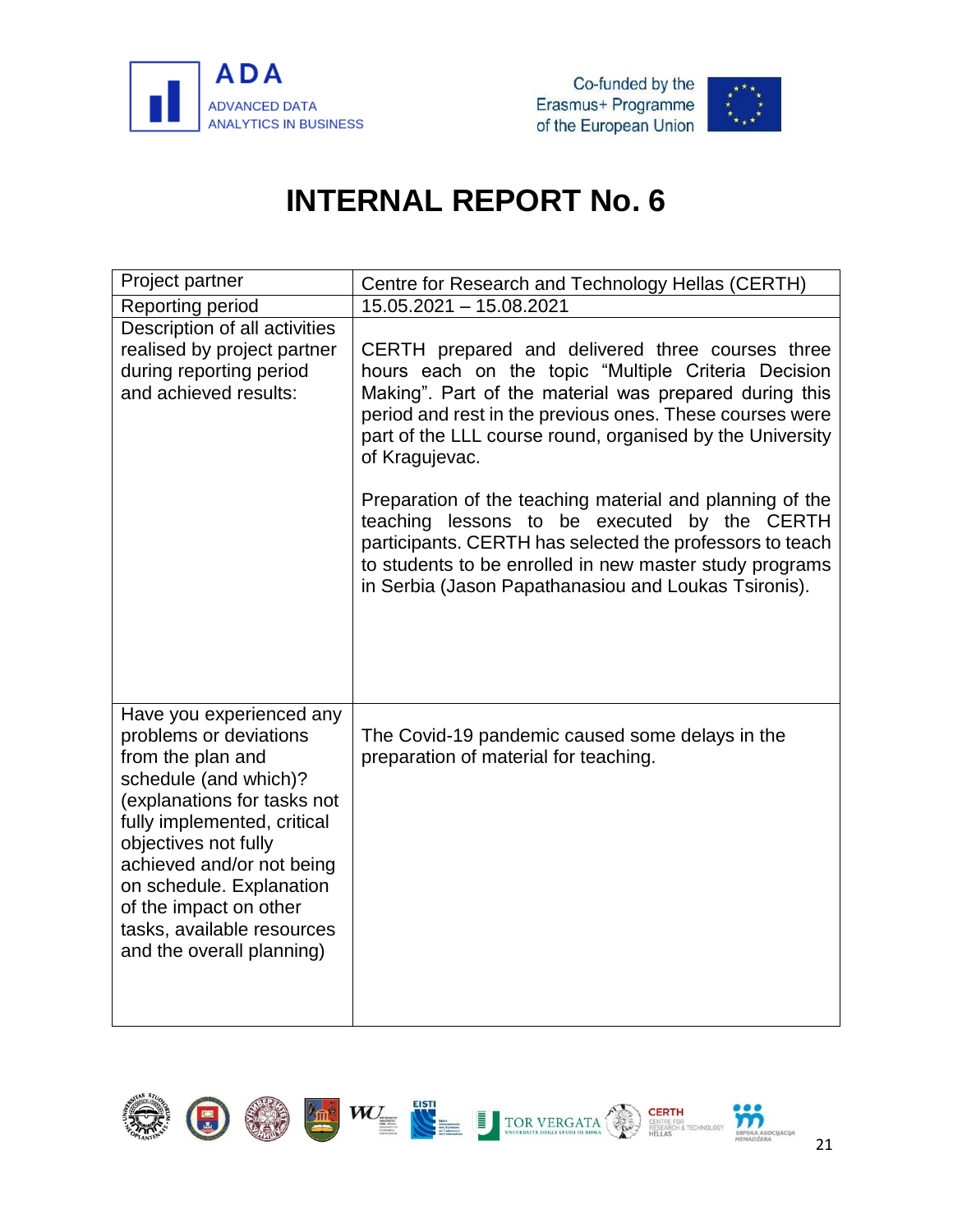





| Measures undertaken to<br>overcome problems and<br>shortcomings:                                             | Preparation of material will be conducted in the<br>forthcoming months.                                                                          |               |             |             |             |              |
|--------------------------------------------------------------------------------------------------------------|--------------------------------------------------------------------------------------------------------------------------------------------------|---------------|-------------|-------------|-------------|--------------|
| Suggestions for other<br>partners and for future<br>period (if any):                                         | N/A                                                                                                                                              |               |             |             |             |              |
| Activities planned for the<br>following reporting period:                                                    | Continue with the preparations of the teaching material<br>and planning the teaching lessons to be executed by the<br><b>CERTH</b> participants. |               |             |             |             |              |
| Estimated degree of                                                                                          | <b>WP</b>                                                                                                                                        |               |             |             |             |              |
| realisation of the WP<br>activities (from LFM matrix<br>of project proposal) for<br>which project partner is | Activity                                                                                                                                         | $0% -$<br>20% | 20%-<br>40% | 40%-<br>60% | 60%-<br>80% | 80%-<br>100% |
| responsible for                                                                                              |                                                                                                                                                  |               |             |             |             |              |
| (to be filled only by project<br>partners leading work                                                       |                                                                                                                                                  |               |             |             |             |              |
| package):                                                                                                    |                                                                                                                                                  |               |             |             |             |              |
|                                                                                                              |                                                                                                                                                  |               |             |             |             |              |
| Prepared by:                                                                                                 | Josep Maria Salanova Grau and Jason Papathanasiou                                                                                                |               |             |             |             |              |
| Date of reporting:                                                                                           | 15/08/2021                                                                                                                                       |               |             |             |             |              |

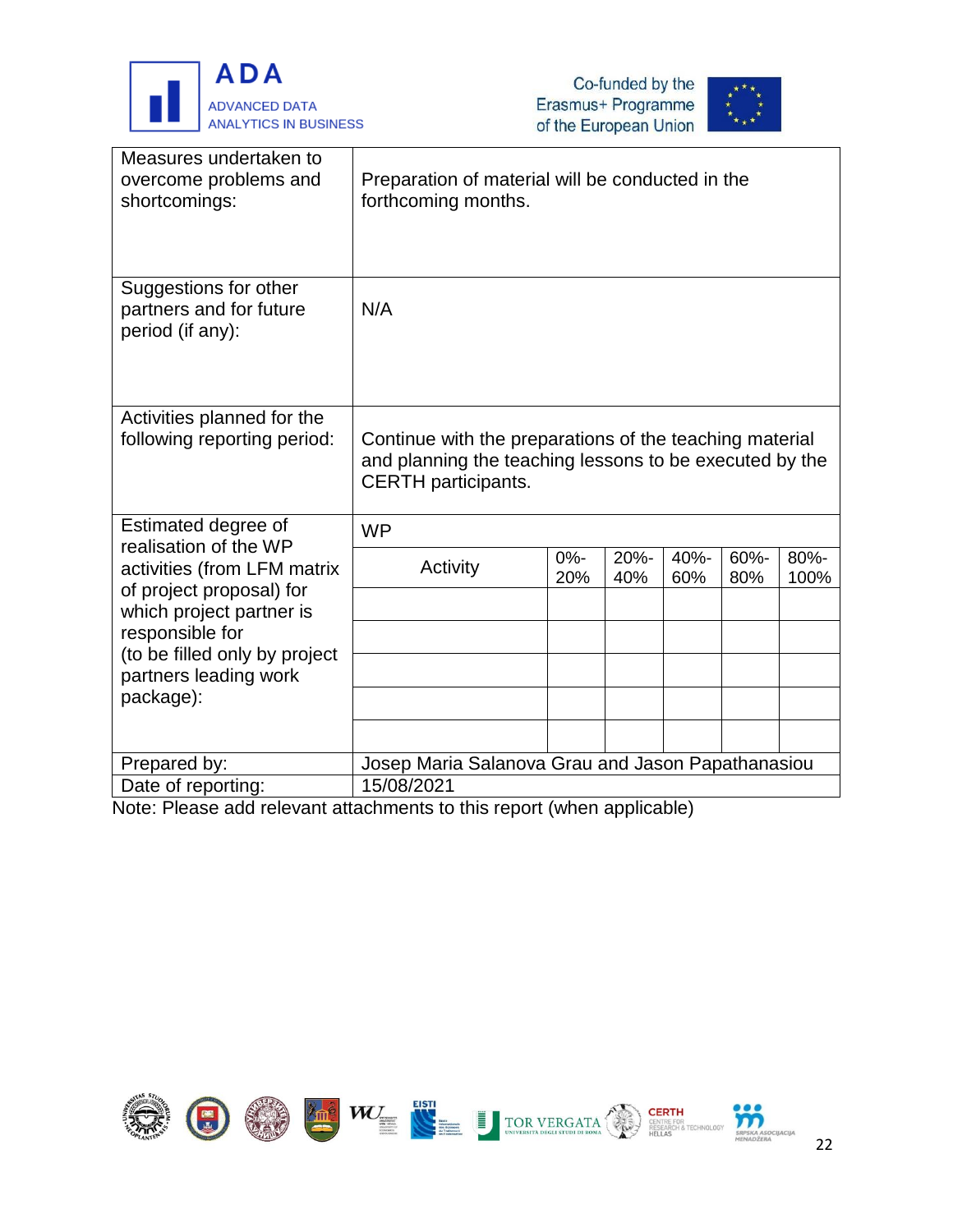



<span id="page-25-0"></span>

| Project partner                                                                                                                                                                                                                                                                                                                      | Serbian Association of Managers (SAM)                                                                                                                                                                                                                                                                                                                          |  |  |  |  |  |
|--------------------------------------------------------------------------------------------------------------------------------------------------------------------------------------------------------------------------------------------------------------------------------------------------------------------------------------|----------------------------------------------------------------------------------------------------------------------------------------------------------------------------------------------------------------------------------------------------------------------------------------------------------------------------------------------------------------|--|--|--|--|--|
| Reporting period                                                                                                                                                                                                                                                                                                                     | 15/05/2021-15/08/2021                                                                                                                                                                                                                                                                                                                                          |  |  |  |  |  |
| Description of all activities<br>realised by project partner<br>during reporting period<br>and achieved results:                                                                                                                                                                                                                     | During the reporting period, SAM was working on<br>promotion for life-long learning modules amongst its<br>business members and partners.                                                                                                                                                                                                                      |  |  |  |  |  |
|                                                                                                                                                                                                                                                                                                                                      | SAM continued to strengthen its connections with<br>Faculties of Economics, in Belgrade, Kragujevac,<br>Subotica<br>Niš. SAM<br>continued with<br>podcast<br>and<br>"Ecof&SAM Business Talks" with experienced<br>and<br>successful managers as special guests, aiming to bring<br>closer students to the best business practices and<br>managers' profession. |  |  |  |  |  |
|                                                                                                                                                                                                                                                                                                                                      | Besides, in order to involve more students and faculties<br>in business community, SAM started accepting Deans<br>and outstanding students to SAM Membership, free of<br>charge.                                                                                                                                                                               |  |  |  |  |  |
| Have you experienced any<br>problems or deviations<br>from the plan and<br>schedule (and which)?<br>(explanations for tasks not<br>fully implemented, critical<br>objectives not fully<br>achieved and/or not being<br>on schedule. Explanation<br>of the impact on other<br>tasks, available resources<br>and the overall planning) | Due to past year pandemic, dissemination of the<br>information of the project among business audience is<br>limited, but continuing.                                                                                                                                                                                                                           |  |  |  |  |  |